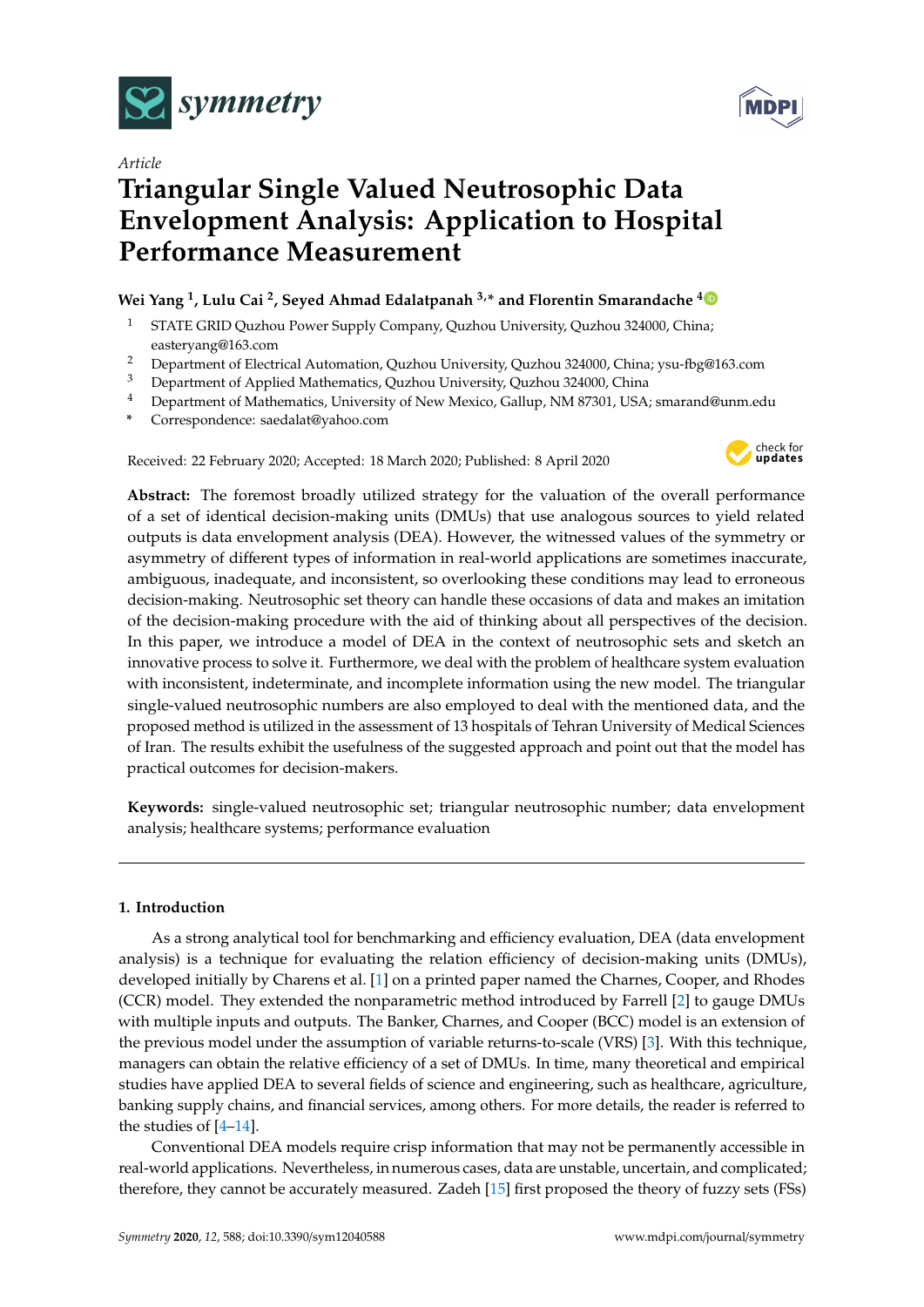against certain logic. After this work, many researchers studied this topic; details of some approaches can be observed in [\[16](#page-11-6)[–20\]](#page-12-0). Several researchers also proposed some models of DEA under a fuzzy environment [\[21](#page-12-1)[–25\]](#page-12-2).

However, Zadeh's fuzzy sets consider only the membership function and cannot deal with other parameters of vagueness. To overcome this lack of information, Atanassov [\[26\]](#page-12-3) introduced an extension of FSs called intuitionistic fuzzy sets (IFSs). There are also several models of DEA with intuitionistic fuzzy data: see [\[27–](#page-12-4)[30\]](#page-12-5).

Although the theory of IFSs can handle incomplete information for various real-world issues, it cannot address all types of uncertainty such as inconsistent and indeterminate evidence. Therefore, Smarandache [\[31](#page-12-6)[,32\]](#page-12-7) established the neutrosophic set (NS) as a robust overall framework that generalizes classical and all kinds of fuzzy sets (FSs and IFSs).

NSs can accommodate indeterminate, ambiguous, and conflicting information where the indeterminacy is clearly quantified, and define three kinds of membership function independently.

In the past years, some versions of NSs such as interval neutrosophic sets [\[33,](#page-12-8)[34\]](#page-12-9), bipolar neutrosophic sets [\[35](#page-12-10)[,36\]](#page-12-11), single-valued neutrosophic sets [\[37](#page-12-12)[–39\]](#page-12-13), and neutrosophic linguistic sets [\[40\]](#page-12-14) have been presented. In addition, in the field of neutrosophic sets, logic, measure, probability, statistics, pre-calculus and calculus, and their applications in multiple areas have been extended: see [\[41–](#page-12-15)[44\]](#page-13-0).

In real circumstances, some data in DEA may be uncertain, indeterminate, and inconsistent, and considering truth, falsity, and indeterminacy membership functions for each input/output of DMUs in the neutrosophic sets help decision-makers to obtain a better interpretation of information. In addition, by using the NS in DEA, analysts can better set their acceptance, indeterminacy, and rejection degrees regarding each datum. Moreover, with NSs, we can obtain a better depiction of reality through seeing all features of the decision-making procedure. Therefore, the NS can embrace imprecise, vague, incomplete, and inconsistent evidence powerfully and efficiently. Although there are several approaches to solve various problems under neutrosophic environments, there are not many studies that have dealt with DEA under NSs.

The utilization of neutrosophic logic in DEA can be traced to Edalatpanah [\[45\]](#page-13-1). Kahraman et al. [\[46\]](#page-13-2) proposed a hybrid algorithm based on a neutrosophic analytic hierarchy process (AHP) and DEA for bringing a solution to the efficiency of private universities. Edalatpanah and Smarandache [\[47\]](#page-13-3), based on some operators and natural logarithms, proposed an input-oriented DEA model with simplified neutrosophic numbers. Abdelfattah [\[48\]](#page-13-4), by converting a neutrosophic DEA into an interval DEA, developed a new DEA model under neutrosophic numbers. Although these approaches are interesting, some restrictions exist. One of them is that these methods have high running times, mainly when we have many inputs and outputs. Furthermore, the main flaw of [\[48\]](#page-13-4) is the existence of several production frontiers in the steps of efficiency measure, and this leads to the lack of comparability between efficiencies.

Therefore, in this paper, we design an innovative simple model of DEA in which all inputs and outputs are triangular single-valued neutrosophic numbers (TSVNNs), and establish a new efficient strategy to solve it. Furthermore, we use the suggested technique for the performance assessment of 13 hospitals of Tehran University of Medical Sciences (TUMS) of Iran.

The paper unfolds as follows: some basic knowledge, concepts, and arithmetic operations on NSs and TSVNNs are discussed in Section [2.](#page-1-0) In Section [3,](#page-3-0) some concepts of DEA and the CCR model are reviewed. In Section [4,](#page-4-0) we establish the mentioned model of DEA under the neutrosophic environment and propose a method to solve it. In Section [5,](#page-5-0) the suggested model is utilized for a case study of TUMS. Lastly, conclusions and future directions are presented in Section [6.](#page-10-0)

#### <span id="page-1-0"></span>**2. Preliminaries**

In this section, we discuss some basic definitions related to neutrosophic sets and single-valued neutrosophic numbers, respectively.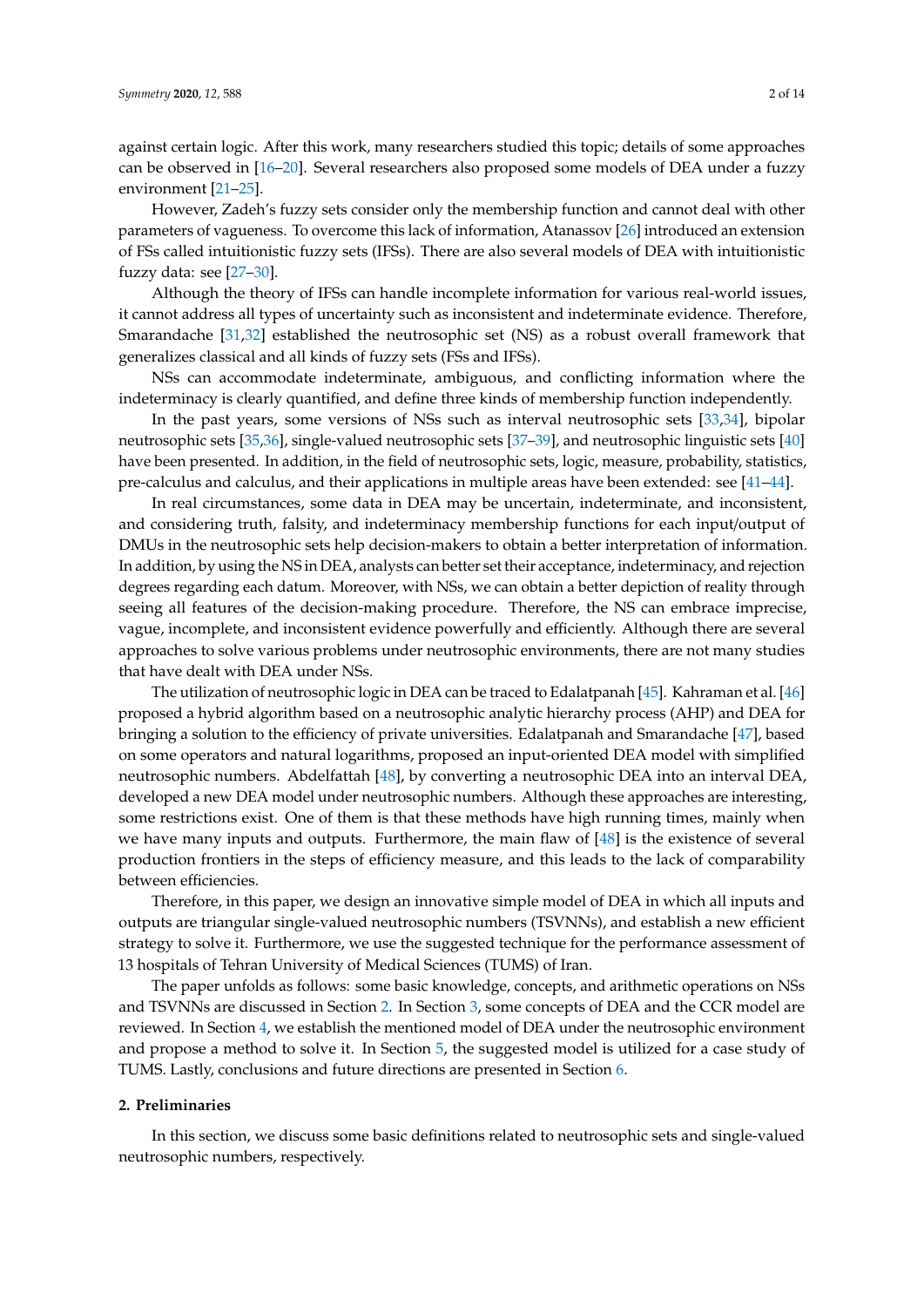In the early 1960s, Robinson developed non-standard analysis as a form of analysis and a branch of logic in which infinitesimals are precisely defined [\[49\]](#page-13-5). Formally, *x* is called an infinitesimal number if and only if for any non-null positive integer n we have  $|x| \leq \frac{1}{n}$ . Let  $\varepsilon > 0$  be an infinitesimal number; then, the extended real number set is an extension of the set of real numbers that contains the classes of infinite numbers and the infinitesimal numbers. If we consider non-standard finite numbers  $1^+=1+\varepsilon$ and  $-0 = 0 - \varepsilon$ , where 0 and 1 are the standard parts and  $\varepsilon$  is the non-standard part, then  $]$ <sup>-</sup>0,1<sup>+</sup> [is a non-standard unit interval. It is clear that 0, 1, as well as the non-standard infinitesimal numbers that are less than zero and infinitesimal numbers that are more than one belong to this non-standard unit interval. Now, let us define a neutrosophic set:

appropriate to give a brief explanation of the non-standard analysis.

**Definition 1** ([\[31](#page-12-6)[,32,](#page-12-7)[41\]](#page-12-15)) (neutrosophic set)**.** *A neutrosophic set in universal U is defined by three membership functions for the truth, indeterminacy, and falsity of x in the real non-standard* ] <sup>−</sup>0, 1+[*, where the summation of them belongs to [0, 3].*

**Definition 2** ([\[34\]](#page-12-9))**.** *If the three membership functions of a NS are singleton in the real standard [0, 1], then a single-valued neutrosophic set (SVNS)* ψ *is denoted by:*

$$
\psi = \big\{ \big(x, \tau_{\psi}(x), \iota_{\psi}(x), \nu_{\psi}(x) \big) \big| x \in U \big\},\
$$

*which satisfies the following condition:*

$$
0 \le \tau_{\psi}(x) + \iota_{\psi}(x) + \nu_{\psi}(x) \le 3.
$$

**Definition 3** ([\[38\]](#page-12-16)). A TSVNN  $A^{\aleph} = \langle (a^l, a^m, a^u), (b^l, b^m, b^u), (c^l, c^m, c^u) \rangle$  is a particular single-valued *neutrosophic number (SVNN) whose*  $\tau_{A^k}(x)$ ,  $\iota_{A^k}(x)$ , and  $\nu_{A^k}(x)$  are presented as follows:

$$
\tau_{A^{\mathbf{N}}}(x) = \begin{cases}\n\frac{(x-a^l)}{(a^m-a^l)} & a^l \leq x < a^m, \\
\frac{1}{(a^m-a^l)} & x = a^m, \\
\frac{(a^u-x)}{(a^u-a^m)} & a^m < x \leq a^u, \\
0 & \text{otherwise.} \\
\frac{(b^m-x)}{(b^m-b^l)} & b^l \leq x < b^m, \\
\frac{(x-b^m)}{(b^m-b^m)} & b^m < x \leq b^u, \\
1 & \text{otherwise.} \\
\frac{(c^m-x)}{(c^m-c^l)} & c^l \leq x < c^m, \\
\nu_{A^{\mathbf{N}}}(x) = \begin{cases}\n\frac{(c^m-x)}{(c^m-c^l)} & c^l \leq x < c^m, \\
0 & c = c^m, \\
\frac{(x-c^m)}{(c^u-c^m)} & c^m < x \leq c^u, \\
1 & \text{otherwise.}\n\end{cases}
$$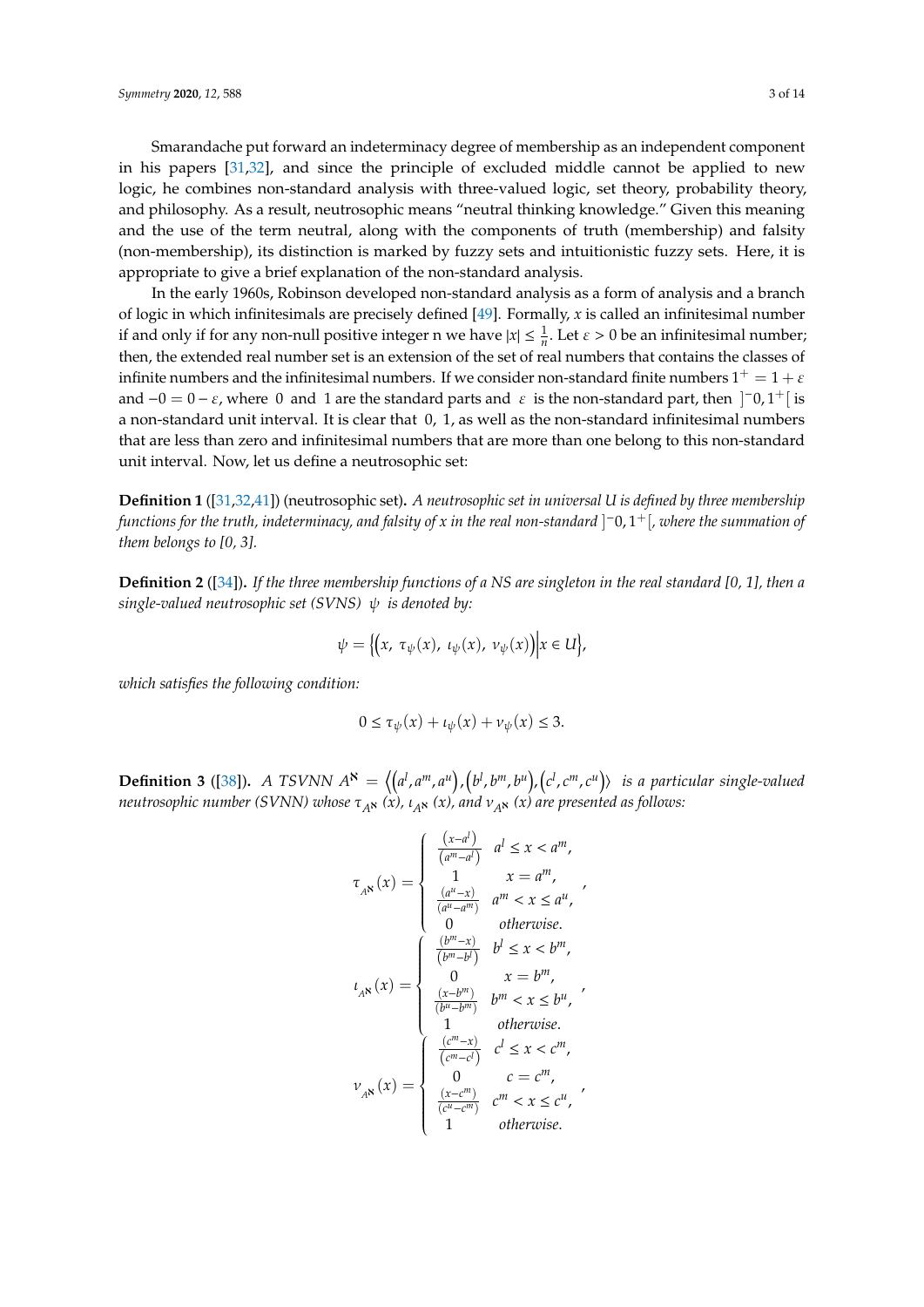**Definition 4** ([\[38\]](#page-12-16)). Let  $A^{\aleph} = \langle (a^l, a^m, a^u), (b^l, b^m, b^u), (c^l, c^m, c^u) \rangle$  and  $B^{\aleph} = \langle (d^l, d^m, d^u), (d^l, d^m, d^u) \rangle$  $\left(e^l,e^m,e^u\right)$ ,  $\left(f^l,f^m,f^u\right)\right\}$  be two TSVNNs, where their elements are in  $[L_1,U_1].$  Then, Equations (1) to (3) *are true:*  $\overline{u}$ 

$$
(i) A^{\mathbf{N}} \oplus B^{\mathbf{N}} = \left\langle \left( \min(a^l + d^l, U_1), \min(a^m + d^m, U_1), \min(a^u + d^u, U_1) \right), \\ \left( \min(b^l + e^l, U_1), \min(b^m + e^m, U_1), \min(b^u + e^u, U_1) \right), \\ \left( \min(c^l + f^l, U_1), \min(c^m + f^m, U_1), \min(c^u + f^u, U_1) \right), \right\rangle
$$
\n(1)

$$
(ii) - A^{\mathbf{N}} = \left\langle \left( -a^{u}, -a^{m}, -a^{l} \right), \left( -b^{u}, -b^{m}, -b^{l} \right), \left( -c^{u}, -c^{m}, -c^{l} \right) \right\rangle, \tag{2}
$$

$$
(iii)\lambda A^{\mathbf{N}} = \langle (\lambda a^l, \lambda a^m, \lambda a^u), (\lambda b^l, \lambda b^m, \lambda b^u), (\lambda c^l, \lambda c^m, \lambda c^u) \rangle, \quad \lambda > 0. \tag{3}
$$

**Definition 5** ([\[38\]](#page-12-16)). Consider  $A^{\aleph} = \langle (a^l, a^m, a^u), (b^l, b^m, b^u), (c^l, c^m, c^u) \rangle$  as a TSVNN. Then, the ranking *function of A*<sup>ℵ</sup> *can be defined with Equation (4):*

$$
\xi(A^{\aleph}) = \frac{(a^l + b^l + c^l) + 2(a^m + b^m + c^m) + (a^u + b^u + c^u)}{12}
$$
\n(4)

**Definition 6** ([\[20\]](#page-12-0)). *Suppose*  $P^{\mathbf{S}}$  *and*  $Q^{\mathbf{S}}$  *are two TSVNNs, then:* 

*(i)*  $P^{\mathbf{N}} \leq Q^{\mathbf{N}}$  *if and only if*  $\xi(P^{\mathbf{N}}) \leq \xi(Q^{\mathbf{N}})$ , (*ii*)  $P^{\mathbf{N}} < Q^{\mathbf{N}}$  *if and only if*  $\xi(P^{\mathbf{N}}) < \xi(Q^{\mathbf{N}})$ .

#### <span id="page-3-0"></span>**3. Data Envelopment Analysis**

Let a set of *n* DMUs, with each DMUj  $(j = 1, 2, ..., n)$  using *m* inputs  $p_{ij}$   $(i = 1, 2, ..., m)$  produce *s* outputs  $q_{ri}(r = 1, 2, \ldots, s)$ . If DMU<sub>o</sub> is under consideration, then the *input-oriented CCR multiplier* model for the relative efficiency is computed on the basis of Equation (5) [\[1\]](#page-11-0):

$$
\theta_o^* = \max \frac{\sum_{r=1}^s v_r q_{ro}}{\sum_{i=1}^m u_i p_{io}}
$$
\n
$$
\tag{5}
$$

*s.t:*

$$
\frac{\sum_{r=1}^{s} v_r q_{rj}}{\sum_{i=1}^{m} u_i p_{ij}} \le 1, \qquad j = 1, 2, ..., n
$$
  

$$
v_r, u_i \ge 0r = 1, ..., s, i = 1, ..., m.
$$

where  $v_r$  and  $u_i$  are the related weights. The above nonlinear programming may be converted as Equation (6) to simplify the computation:

$$
\theta_o^* = \max \sum_{r=1}^s v_r q_{ro}
$$
 (6)

*s.t:*

$$
\sum_{i=1}^{m} u_i p_{io} = 1
$$
  

$$
\sum_{r=1}^{s} v_r q_{rj} - \sum_{i=1}^{m} u_i p_{ij} \le 0, \qquad j = 1, 2, ..., n
$$
  

$$
v_r, u_i \ge 0r = 1, ..., s, i = 1, ..., m.
$$

The  $\text{DMU}_0$  is efficient if  $\theta_o^* = 1$ ; otherwise, it is inefficient.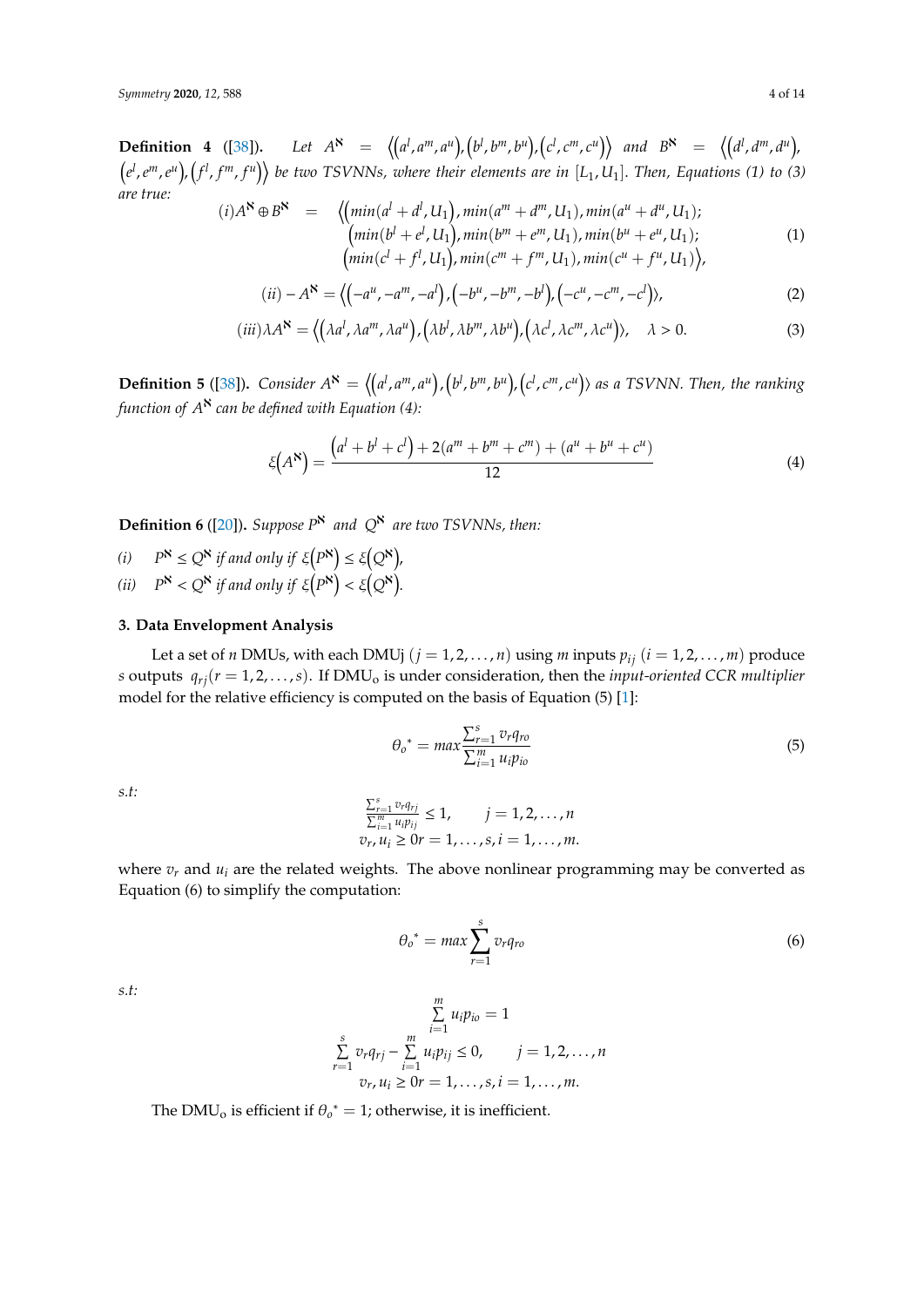#### <span id="page-4-0"></span>**4. Neutrosophic Data Envelopment Analysis**

Like every other model, DEA has been the subject of evolution. One of the critical improvements in this field is related to circumstances where the information of DMUs is characterized and measured beneath conditions of uncertainty and indeterminacy. Indeed, one of the traditional DEA models' assumptions is their crispness of inputs and outputs.

However, it seems questionable to assume the data and observations are crisp in situations where uncertainty and indeterminacy are inevitable features of a real environment. In addition, most management decisions are not made based on known calculations, and there is a lot of uncertainty, indeterminacy, and ambiguity in decision-making problems. The DEA under a neutrosophic environment is more advantageous than a crisp DEA because a decision-maker, in the preparation of the problem, is not obliged to make a subtle formulation. Furthermore, because of a lack of comprehensive knowledge and evidence, precise mathematics are not sufficient to model a complex system. Therefore, the approach based on neutrosophic logic seems fit for such problems [\[31,](#page-12-6)[32\]](#page-12-7). In this section, we establish DEA under a neutrosophic environment.

Consider the input and output for the *j*th DMU as follows:

$$
\ddot{\mathcal{V}}_{ij} = \begin{pmatrix} a_i & b_i & c_i \\ p_{ij}, p_{ij}, p_{ij} \end{pmatrix} = \left\{ \begin{pmatrix} a_1 & a_2 & a_3 \\ p_{ij}, p_{ij}, p_{ij} \end{pmatrix}, \begin{pmatrix} b_1 & b_2 & b_3 \\ p_{ij}, p_{ij}, p_{ij} \end{pmatrix}, \begin{pmatrix} c_1 & c_2 & c_3 \\ p_{ij}, p_{ij}, p_{ij} \end{pmatrix} \right\},
$$
\n
$$
\ddot{\mathcal{V}}_{rj} = \begin{pmatrix} a_i & b_i & c_i \\ q_{rj}, q_{rj}, q_{rj} \end{pmatrix} = \left\{ \begin{pmatrix} a_1 & a_2 & a_3 \\ q_{rj}, q_{rj}, q_{rj} \end{pmatrix}, \begin{pmatrix} b_1 & b_2 & b_3 \\ q_{rj}, q_{rj}, q_{rj} \end{pmatrix}, \begin{pmatrix} c_1 & c_2 & c_3 \\ q_{rj}, q_{rj}, q_{rj} \end{pmatrix} \right\}
$$

which are TSVNNs. Then, the triangular single-valued neutrosophic CCR model called TSVNN-CCR is defined as follows:

$$
\theta_o^{\mathbf{X}^*} = \max \sum_{r=1}^s v_r \ddot{q}_{ro} \tag{7}
$$

,

*s.t:*

$$
\sum_{i=1}^{m} u_i \ddot{p}_{io} = 1
$$
  

$$
\sum_{r=1}^{s} v_r \ddot{q}_{rj} - \sum_{i=1}^{m} u_i \ddot{p}_{ij} \le 0, \qquad j = 1, 2, ..., n
$$
  

$$
v_r, u_i \ge 0r = 1, ..., s, i = 1, ..., m.
$$

Next, to solve Model (7), we propose the following algorithm: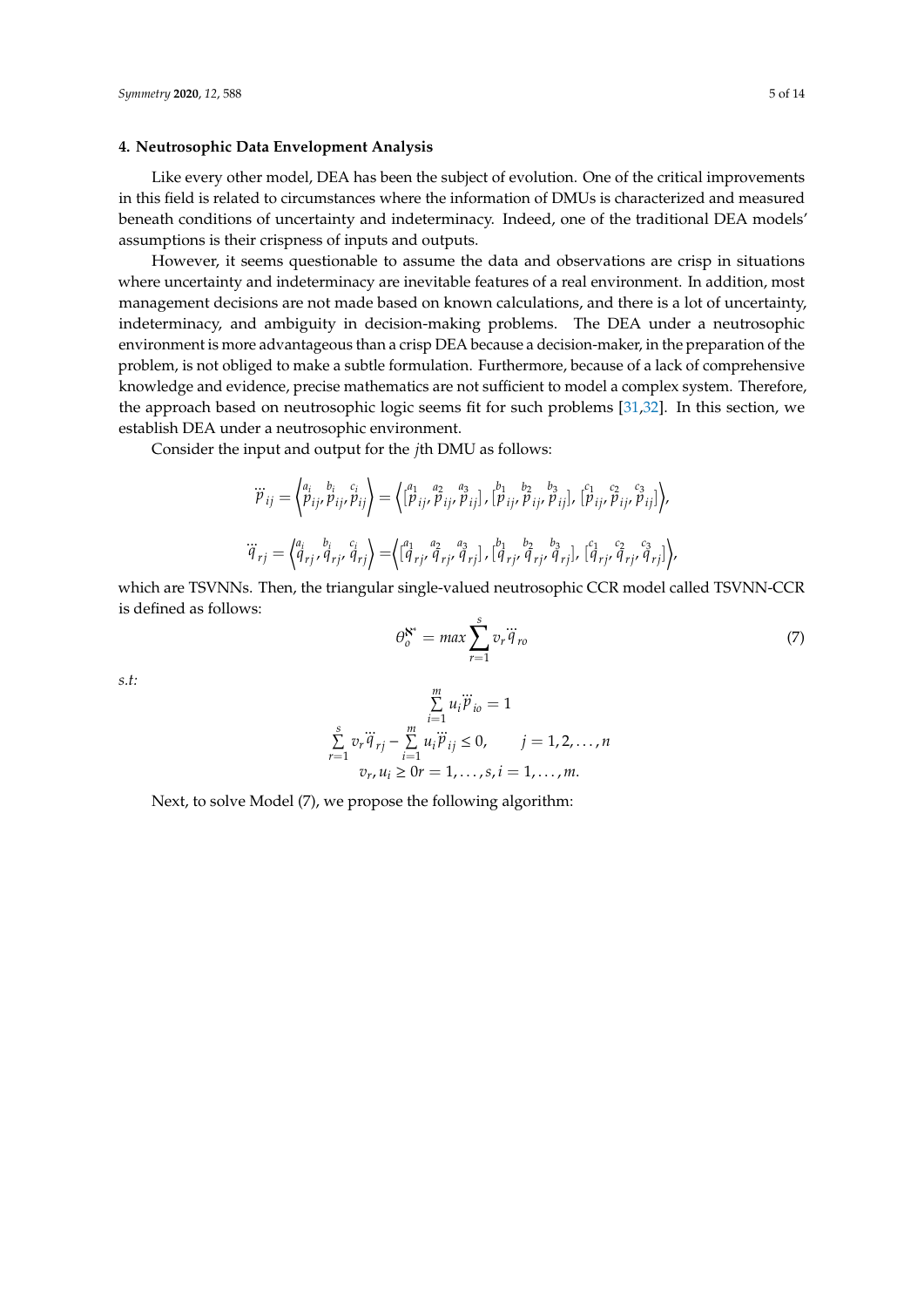#### **Algorithm 1.** The solution of TSVNN-CCR Model

**Step 1**. Construct the problem based on Model (8). **Step 2**. Using Definition 3 (ii, iii), transform the TSVNN-CCR model of Step 1 into Model (8):  $\theta_o^{\mathbf{x}^*} = \max_{r=1}^s$  $\left\langle [v_r \overset{a_1}{q}_{r o}, v_r \overset{a_2}{q}_{r o}, v_r \overset{a_3}{q}_{r o}], [v_r \overset{b_1}{q}_{r o}, v_r \overset{b_2}{q}_{r o}, v_r \overset{b_3}{q}_{r o}], [v_r \overset{c_1}{q}_{r o}, v_r \overset{c_2}{q}_{r o}, v_r \overset{c_3}{q}_{r o}] \right\rangle$ (8) *s.t:*  $\sum_{i=1}^m \left\langle [u_i^{a_1}_{\ \ i_0},u_i^{a_2}_{\ \ i_0},u_i^{a_3}_{\ \ i_0}], [u_i^{\ b_1}_{\ \ i_0},u_i^{\ b_2}_{\ \ i_0},u_i^{\ b_3}_{\ \ i_0}], \ [u_i^{\ c_1}_{\ \ i_0},u_i^{\ c_2}_{\ \ i_0},u_i^{\ c_3}_{\ \ i_0}] \right\rangle =1$  $\sum_{r=1}^{i=1}$  $\big\langle [v_r \overset{a_1}{q}_{rj}, v_r \overset{a_2}{q}_{rj}, v_r \overset{a_3}{q}_{rj}]\, , [v_r \overset{b_1}{q}_{rj}, v_r \overset{b_2}{q}_{rj}, v_r \overset{b_3}{q}_{rj}]\, , \, [v_r \overset{c_1}{q}_{rj}, v_r \overset{c_2}{q}_{rj}, v_r \overset{c_3}{q}_{rj}] \big\rangle \oplus$  $\sum_{i=1}^m$  $\left\langle \left[-u_i^{\ a_3}_{l'j'}-u_i^{\ a_2}_{l'j'}-u_i^{\ a_1}_{l'j}\right],\left[-u_i^{\ b_3}_{l'j'}-u_i^{\ b_2}_{l'j'}-u_i^{\ b_1}_{l'j}\right],-\left[u_i^{\ c_3}_{l'j'}-u_i^{\ c_2}_{l'j'}-u_i^{\ c_1}_{l'j}\right]\right\rangle\leq 0,$  $v_r, u_i \ge 0$ *r* = 1, . . . , *s*, *i* = 1, . . . , *m*. **Step 3**. Transform Model (8) into the following model:  $\theta_o^{\mathbf{N}} = max \Biggl\langle \left( \sum_{r=1}^s v_r \hat{q}_{r o'} \sum_{r=1}^s v_r \hat{q}_{r o'} \sum_{r=1}^s v_r \hat{q}_{r o} \right)_{r} \Biggl\langle \sum_{r=1}^s v_r \hat{q}_{r o'} \sum_{r=1}^s v_r \hat{q}_{r o'} \sum_{r=1}^s v_r \hat{q}_{r o'} \sum_{r=1}^s v_r \hat{q}_{r o} \Biggr\rangle \Biggl\langle \sum_{r=1}^s v_r \hat{q}_{r o'} \sum_{r=1}^s v_r \hat{q}_{r o'} \sum_{r=1}^$ i (9) *s.t:*  $\left\langle \left( \mathop{\sum}_{i=1}^m u_i^a{}_i \mathop{p}\right.^m_{i\!1} u_i^a{}^a_{i\!0}, \mathop{\sum}_{i=1}^m u_i^a{}^a_{i\!0} \right\rangle , \left( \mathop{\sum}_{i=1}^m u_i^b{}_{i\!0}, \mathop{\sum}_{i=1}^m u_i^b{}^a_{i\!0}, \mathop{\sum}_{i=1}^m u_i^b{}^a_{i\!0} \right\rangle \left\langle \mathop{\sum}_{i=1}^m u_i^c{}^a_{i\!0}, \mathop{\sum}_{i=1}^m u_i^c{}^a_{i\!0}, \mathop$  $\left\langle \left( \sum_{r=1}^s v_r^{\,a_1}_{q_r j} \oplus \sum_{i=1}^m - u_i^{\,a_3}_{i\,j}, \sum_{r=1}^s v_r^{\,a_2}_{q_{rj}} \oplus \sum_{i=1}^m - u_i^{\,a_2}_{i\,j}, \sum_{r=1}^s v_r^{\,a_3}_{q_{rj}} \oplus \sum_{i=1}^m - u_i^{\,a_1}_{i\,j} \right), \right.$  $\left(\sum\limits_{}^s v_r \overset{b_1}{q}_{rj} \oplus \sum\limits_{}^m - u_i \overset{b_3}{p}_{ij}, \sum\limits_{}^s v_r \overset{b_2}{q}_{rj} \oplus \sum\limits_{}^m - u_i \overset{b_2}{p}_{ij}, \sum\limits_{}^s v_r \overset{b_3}{q}_{rj} \oplus \sum\limits_{}^m - u_i \overset{b_1}{p}_{ij}\right)$  $\begin{array}{ccc} \big\backslash r=1 & , & r=1 & , & r=1 \\ \left(\sum\limits_{r=1}^{s} v_r c_{j_{rj}}^0 \oplus \sum\limits_{i=1}^{m} -u_i c_{j_{rj}}^0, \sum\limits_{r=1}^{s} v_r c_{j_{rj}}^2 \oplus \sum\limits_{i=1}^{m} -u_i c_{j_{rj}}^0, \sum\limits_{r=1}^{s} v_r c_{j_{rj}}^3 \oplus \sum\limits_{r=1}^{m} -u_i c_{j_{rj}}^0\big\} \big\rangle \leq 0, \end{array}$  $v_r, u_i \geq 0$ *r* = 1, . . . *, s, i* = 1, . . . *, m*. **Step 4**. Based on Definitions 4–5, convert TSVNN-CCR Model (9) into crisp Model (10):  $\theta_o^* \approx \xi(\theta_o^{\mathbf{N}^*}) =$  $max \sum_{r=1}^s \xi \Big(\Big<\big[v_r^{a_1}_{q_{r0}}, v_r^{a_2}_{q_{r0}}, v_r^{a_3}_{q_{r0}}\big], \big[v_r^{b_1}_{q_{r0}}, v_r^{b_2}_{q_{r0}}, v_r^{b_3}_{q_{r0}}\big], \big[v_r^{c_1}_{q_{r0}}, v_r^{c_2}_{q_{r0}}, v_r^{c_3}_{q_{r0}}\big]\Big>\Big)$ (10) *s.t:*

$$
\sum_{i=1}^{m} \xi \Big( \Big\{ \Big( [u_{i}^{a_{1}} \tilde{p}_{io}, u_{i}^{a_{2}} \tilde{p}_{io}, u_{i}^{a_{3}} \tilde{p}_{io}, u_{i}^{b_{1}} \tilde{p}_{io}, u_{i}^{b_{2}} \tilde{p}_{io}, u_{i}^{c_{3}} \tilde{p}_{io} \Big), \Big[ u_{i}^{c_{1}} \tilde{p}_{io}, u_{i}^{c_{3}} \tilde{p}_{io}, u_{i}^{c_{3}} \tilde{p}_{io} \Big] \Big\rangle \Big) = 1
$$
\n
$$
\sum_{r=1}^{s} \xi \Big( \Big\{ \Big[ v_{r}^{a_{1}} \tilde{q}_{rj}, v_{r}^{a_{2}} \tilde{q}_{rj}, v_{r}^{a_{3}} \tilde{q}_{rj} \Big], \Big[ v_{r}^{b_{1}} \tilde{q}_{rj}, v_{r}^{c_{3}} \tilde{q}_{rj} \Big], \Big[ v_{r}^{c_{1}} \tilde{q}_{rj}, v_{r}^{c_{3}} \tilde{q}_{rj} \Big], \Big[ v_{r}^{c_{1}} \tilde{q}_{rj}, v_{r}^{c_{3}} \tilde{q}_{rj} \Big], \Big[ v_{r}^{c_{1}} \tilde{q}_{rj}, v_{r}^{c_{3}} \tilde{q}_{rj} \Big] \Big\rangle \Big\} \oplus
$$
\n
$$
\sum_{i=1}^{m} \xi \Big( \Big\{ \Big[ -u_{i}^{a_{3}} \tilde{p}_{ii}, -u_{i}^{a_{2}} \tilde{p}_{ij}, -u_{i}^{a_{1}} \tilde{p}_{ij} \Big], \Big[ -u_{i}^{b_{3}} \tilde{p}_{ij}, -u_{i}^{b_{2}} \tilde{p}_{ij}, -u_{i}^{b_{1}} \tilde{p}_{ij} \Big], \Big[ -u_{i}^{c_{3}} \tilde{p}_{ij}, -u_{i}^{c_{2}} \tilde{p}_{ij}, -u_{i}^{c_{1}} \tilde{p}_{ij} \Big] \Big\rangle \Big\} \leq 0,
$$
\n
$$
v_{r}, u_{i} \geq 0 \quad r = 1, ..., s, i = 1, ..., m.
$$
\n**Step 5.** Run Model (10) and get the optimal efficiency of each DMU.

#### <span id="page-5-0"></span>**5. Numerical Experiment**

In this section, a case study of a DEA problem under a neutrosophic environment is used to reveal the validity and usefulness of the proposed model.

### *Case Study: The E*ffi*ciency of the Hospitals of TUMS*

Performance assessments in healthcare frameworks are a noteworthy worry of policymakers so that reforms to improve performance in the health sector are on the policy agenda of numerous national governments and worldwide agencies. In the related literature, various methods such as least squares and simple ratio analysis have been applied to assess the performance of healthcare systems (see for instance: [\[50–](#page-13-6)[52\]](#page-13-7)). Nonetheless, due to the applicability of DEA in the solution of problems with multiple inputs and outputs, it is most commonly used in healthcare systems [\[53\]](#page-13-8). The utilizations of DEA in the healthcare sector can be found in several works of literature, including for crisp data [\[54](#page-13-9)[–56\]](#page-13-10), fuzzy data [\[57,](#page-13-11)[58\]](#page-13-12), and intuitionistic fuzzy data [\[59\]](#page-13-13). To the best of our knowledge, none of these current works assessed the efficiency of healthcare organizations with neutrosophic sets. Therefore, to assess the efficiency of the mentioned systems under a neutrosophic environment, we used the proposed model to evaluate 13 hospitals of TUMS. It is worth emphasizing that due to privacy policies, the names of these hospitals are not shared. Furthermore, for the selection of the most suitable and acceptable items of the healthcare system, which are commonly used for measuring efficiency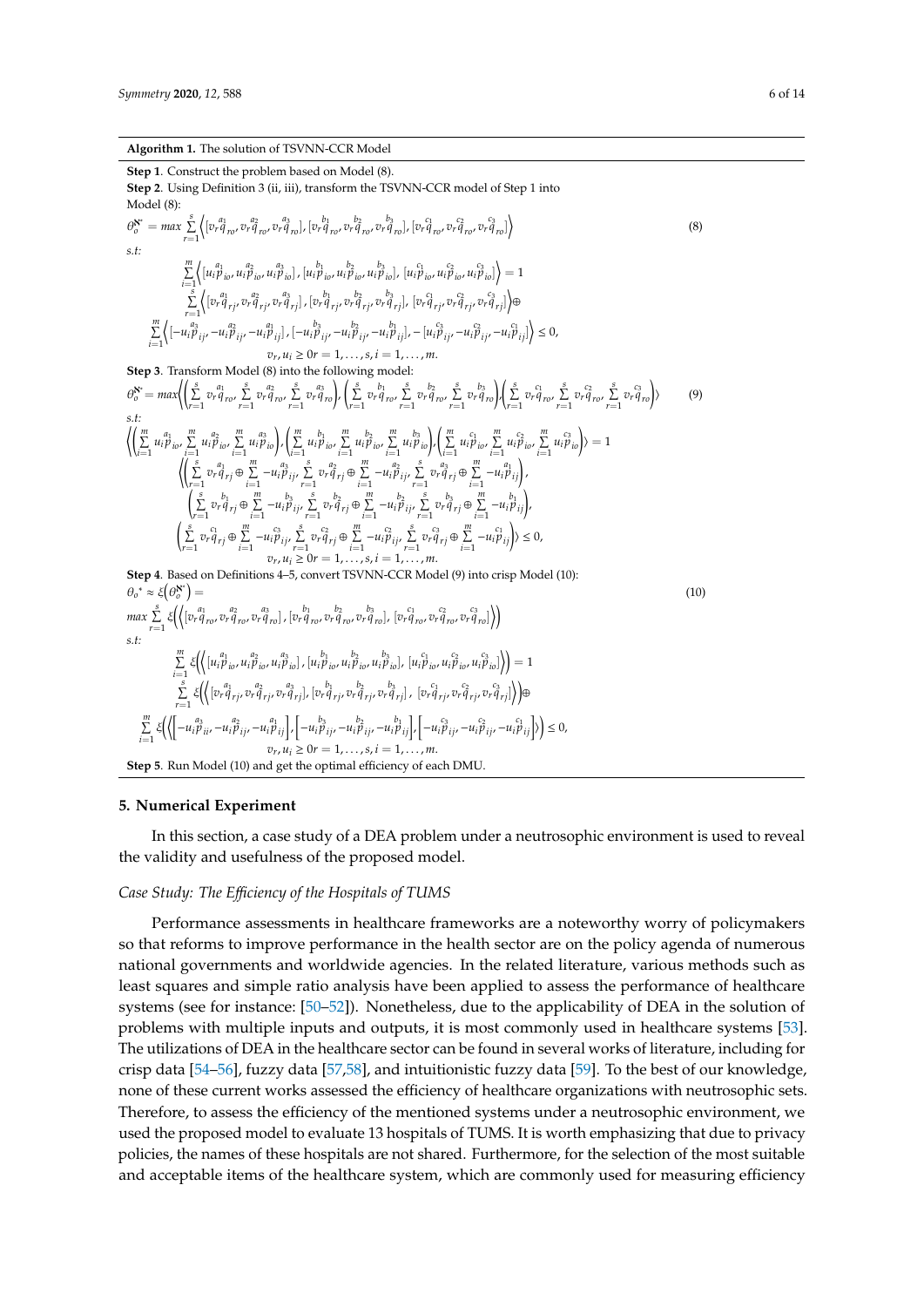in the literature, we considered two inputs, namely the number of doctors and number of beds, and three outputs, namely the total yearly days of hospitalization of all patients, number of outpatient department visits, and overall patient satisfaction.

For each hospital, we gathered the related data from the medical records unit of the hospitals, Center of Statistics of the University of Medical Sciences, the reliable library, online resources, and the judgments of some experts. After collecting data, we found that the information was sometimes inconsistent, indeterminate, and incomplete. The investigation revealed that several reforms by the mentioned hospitals and other issues have led to considerable uncertainty and indeterminacy about the data. As a result, we identified them as triangular single-valued neutrosophic numbers (TSVNNs). For example, for "Patient Satisfaction," we collected data in terms of "satisfaction," "dissatisfaction," and "abstention," and for each term, the related data was expressed by a triangular fuzzy number. In addition, each triangular fuzzy number was constructed based on min, average, and max. All data were expressed by using TSVNNs, and can be found in Tables [1](#page-6-0) and [2.](#page-8-0)

<span id="page-6-0"></span>

| <b>DMU</b> | Inputs 1<br><b>Number of Doctors</b>                                          | Inputs 2<br><b>Number of Beds</b>                                             |
|------------|-------------------------------------------------------------------------------|-------------------------------------------------------------------------------|
|            |                                                                               |                                                                               |
| 1          | $\langle 404, 540, 674, 350, 440, 560, 420, 645, 700 \rangle$                 | $(520, 530, 535)$ , $[520, 525, 530]$ , $[532, 534, 540]$                     |
| 2          | $\langle$ [119, 136, 182], [122, 125, 137], [125, 178, 200])                  | $\langle$ [177, 180, 188], [173, 175, 179], [185, 189, 195])                  |
| 3          | $\langle$ [139, 145, 158], [139, 140, 147], [146, 155, 167])                  | $\langle 208, 214, 218, 195, 209, 215, 210, 217, 230 \rangle$                 |
| 4          | $\langle 86, 93, 151, 83, 85, 87, 89, 138, 160 \rangle$                       | $\langle$ [114, 116, 118], [114, 115, 117], [116, 118, 125])                  |
| 5          | $\langle 84, 93, 143, 84, 89, 120, 90, 140, 155 \rangle$                      | $\langle$ [110, 117, 121], [105, 112, 120], [113, 119, 128])                  |
| 6          | $\langle 101, 113, 170, 110, 112, 115, 112, 120, 177 \rangle$                 | $\langle 101, 107, 111, 95, 100, 104, 108, 112, 115 \rangle$                  |
| 7          | $(561, 694, 864, 510, 640, 750, 582, 857, 930)$                               | $\langle 492, 495, 508 \rangle, 492, 494, 500 \rangle, 493, 506, 520 \rangle$ |
| 8          | $\langle$ [123, 179, 199], [122, 125, 130], [195, 200, 205])                  | $\langle [66, 68, 73], [63, 67, 69], [68, 70, 78] \rangle$                    |
| 9          | $\langle 101, 153, 155, 140, 145, 150, 145, 149, 167 \rangle$                 | $\langle$ [192, 195, 198], [185, 193, 197], [194, 196, 205])                  |
| 10         | $\langle 147, 164, 170, 147, 160, 167, 165, 169, 180 \rangle$                 | $\langle 333, 340, 357, 335, 338, 350, 338, 347, 364 \rangle$                 |
| 11         | $\langle 130, 158, 192 \rangle, 110, 144, 173 \rangle, 146, 177, 205 \rangle$ | $\langle 96, 100, 114, 97, 99, 103, 99, 110, 129 \rangle$                     |
| 12         | $\langle 128, 137, 187, 128, 133, 164, 134, 184, 199 \rangle$                 | $\langle 213, 220, 224 \rangle, [208, 215, 223], [216, 222, 231] \rangle$     |
| 13         | $\langle 151, 160, 210 \rangle$ , [151, 156, 187], [157, 207, 222])           | $(320, 327, 331)$ , $[315, 322, 330]$ , $[323, 329, 338]$                     |

**Table 1.** Input information of the nominee hospitals.

Next, we used Algorithm 1 to solve the performance valuation problem. For example, Algorithm 1 for  $DMU_1$  can be used as follows:

First, we construct a DEA model with the mentioned TSVNNs:

*max*  $\widetilde{\theta}_1$  ≈ ([121.13, 139.24, 140.04], [138.64, 139.14, 139.81], [139.14, 140.02, 141.17]) $v_1$ ⊕  $\langle [38, 41, 45], [38, 40, 43], [41, 44, 49]\rangle v_2⊕$  $\langle [104.23, 114.04, 278.51], [102.37, 109.15, 235.72], [104.81, 275.25, 279.88] \rangle v_3$ 

*s.t:*

 $\langle [404, 540, 674], [350, 440, 560], [420, 645, 700] \rangle u_1$ ⊕([520, 530, 535], [520, 525, 530], [532, 534, 540])*u*<sub>2</sub> = 1,

 $\left(\left\langle \left[121.13,\ 139.24,\ 140.04\right], \left[138.64,\ 139.14,\ 139.81\right], \left[139.14,\ 140.02,\ 141.17\right]\right\rangle v_{1}\oplus\left\langle \left[38,41,\ 45\right], \left[38,\ 40,\ 43\right],\right.$ [41, 44, 49]) $v_2 \oplus \langle [104.23, 114.04, 278.51]$ , [102.37, 109.15, 235.72], [104.81, 275.25, 279.88]) $v_3$ )−  $(\langle [404, 540, 674], [350, 440, 560], [420, 645, 700] \rangle u_1 \oplus \langle [520, 530, 535], [520, 525, 530], [532, 534, 540] \rangle u_2) \leq 0$ 

 $(\langle 31.54, 34.93, 38.89], [31.54, 34.15, 38.27], [34.86, 38.15, 39.83] \rangle v_1 \oplus \langle 40, 44, 47], [35, 52, 45],$ 

 $[41, 46, 50]\nu_2 \oplus \langle [34.54, 36.98, 54.82], [36.45, 36.80, 41.57], [47.61, 54.25, 55.35] > v_3 \rangle$ 

 $(\langle \langle [109, 126, 172] , [112, 115, 127], [115, 168, 190] \rangle u_1 \oplus [ \langle 177, 180, 188], [173, 175, 179], [185, 189, 195] \rangle u_2) \leq 0$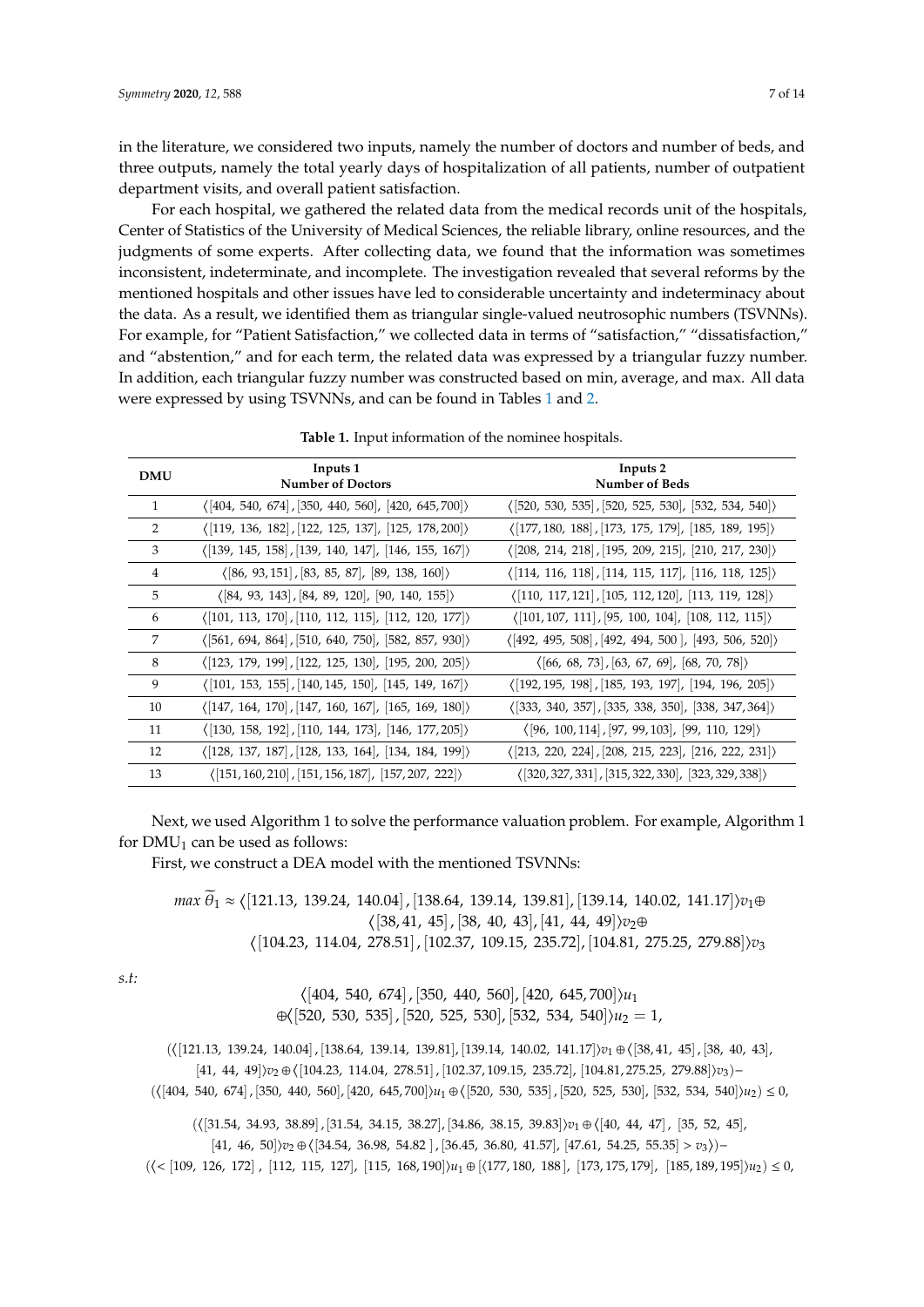$$
(\langle [123, 179, 199], [122, 125, 130], [195, 200, 205] \rangle u_1 \oplus \langle [66, 68, 73], [63, 67, 69], [68, 70, 78] \rangle u_2 \le 0,
$$
  

$$
(\langle [57.55, 62.67, 63.03], [62.15, 62.50, 62.93], [62.50, 62.97, 63.61] \rangle v_1 \oplus \langle [32, 35, 38], [32, 33, 35],
$$
  

$$
[34, 36, 45] \rangle v_2 \oplus \langle [14.63, 14.85, 29.40], [14.70, 14.75, 15.25], [24.75, 28.36, 32.64] \rangle v_3)
$$
  

$$
(\langle [101, 153, 155], [140, 145, 150], [145, 149, 167] \rangle u_1 \oplus \langle [192, 195, 198], [185, 193, 197], [194, 196, 205] \rangle u_2 \le 0,
$$
  

$$
(\langle [73.21, 76.03, 81.90], [75.76, 76.05, 76.25], [81.67, 82.27, 82.64] \rangle v_1 \oplus \langle [22, 25, 40], [20, 24, 27],
$$
  

$$
[23, 25, 29] \rangle v_2 \oplus \langle [96.77, 97.27, 110.39], [96.77, 96.89, 105.14], [99.76, 108.62, 115.27] \rangle v_3)
$$
  

$$
(\langle [147, 164, 170], [147, 160, 167], [165, 169, 180] \rangle u_1 \oplus \langle [333, 340, 357], [335, 338, 350], [338, 347, 364] \rangle
$$

 $(\{81.62, 82.07, 85.51\}, [81.41, 81.94, 83.35], [81.78, 85.49, 88.16]\}v_1 \oplus \{[18, 20, 29]$ ,  $[19, 21, 23]$ , [28, 30, 35]i*v*<sup>2</sup> ⊕ [h157.75, 177.57, 264.52 ], [157.75, 176.68, 250.75], [180.29, 263.98, 272.16]i*v*3)−  $(\langle 139, 145, 158], [139, 140, 147], [146, 155, 167] \rangle u_1 \oplus \langle 208, 214, 218], [195, 209, 215], [210, 217, 230] \rangle u_2) \leq 0$ 

 $(\langle [19.54, 20.41, 20.59], [20.15, 20.25, 20.32], [20.54, 20.58, 20.70] \rangle v_1 \oplus \langle [18, 21, 25], [15, 19, 23],$ [20, 24, 30]) $v_2 \oplus \langle 32.89, 35.56, 87.74 \rangle$ , [35.25, 35.50, 35.61], [87.50, 87.94, 88.30]) $v_3$ )−  $\left(\left\{ \left[86, 93, 151\right], \left[83, 85, 87\right], \left[89, 138, 160\right]\right\} u_1 \oplus \left\langle \left[114, 116, 118\right], \left[114, 115, 117\right], \left[116, 118, 125\right]\right\rangle u_2 \right) \leq 0$ 

 $\left( \left\{ \left[ 23.89, 24.60, 26.09 \right], \left[ 23.56, 23.60, 23.68 \right], \left[ 25.97, 26.35, 26.72 \right] \right\} v_{1} \oplus \left\{ \left[ 30, 36, 41 \right], \right. \left. \left[ 34, 35, 37 \right],$ [35, 40, 57]) $v_2 \oplus \langle 63.23, 69.58, 120.73 \rangle$ , [63, 65.17, 94.93], [64.47, 118.75, 124.75 ]) $v_3$ )−  $\left(\left\{ \left[84,\ 93,\ 143\right],\ \left[84,\ 89,\ 120\right],\ \left[90,\ 140,\ 155\right]\right\} u_{1}+oplus\left(\left[110,\ 117,121\right],\ \left[105,\ 112,120\right],\ \left[113,\ 119,\ 128\right]\right) u_{2}\right)\leq0,$ 

 $(\{21.33, 21.49, 23.31\}, [20.94, 24.25, 22.68], [21.38, 23.14, 23.94]\}v_1 \oplus \{[50, 55, 60], [50, 53, 57],$ [56, 59, 70]) $v_2 \oplus \langle [72.84, 82.84, 94.18]$ , [82.15, 82.68, 84.89], [85.75, 93.50, 97.18]) $v_3$ )−  $\left(\left\langle \begin{bmatrix} 101, 113, 170 \end{bmatrix}, [110, 112, 115], [112, 120, 177] \right\rangle u_1 + \oplus \left\langle \begin{bmatrix} 101, 107, 111 \end{bmatrix}, [95, 100, 104], [108, 112, 115] \right\rangle u_2 \right) \leq 0,$ 

 $(\langle [145.77, 148.28, 169.01], [145.77, 147.16, 168.31], [150.69, 168.95, 175.18] \rangle v_1 \oplus \langle [40, 44, 46], [42, 43, 45],$ [43, 44, 55] *v*<sup>2</sup> ⊕ [147.59, 150.37, 227.12 ], [147.30, 147.45, 148. 25], [218.24, 224.61, 229.63] *v*3)−  $(\langle 561, 694, 864], [510, 640, 750], [582, 857, 930] \rangle u_1 \oplus \langle 492, 495, 508], [492, 494, 500], [493, 506, 520] \rangle u_2) \leq 0$  $(\langle [11.56, 11.74, 12.96], [11.42, 11.61, 11.98], [11.58, 12.64, 13.16] \rangle v_1 \oplus \langle [60, 75, 80], [55, 60, 62],$  $[78, 83, 85]\nu_2 \oplus \langle [189.37, 202.08, 284.99], [189.37, 200.52, 281.63], [270.16, 284.55, 289.12]\nu_3)-$ 

 $\left(\left\langle \left[66.97,\ 67.68,\ 69.17\right],\left[66.64,\ 66.68,\ 66.76\right],\left[69.05,\ 69.43,\ 69.80\right]\right\rangle v_{1}\oplus\left\langle \left[20,\ 27,31\right],\ \left[23,26,28\right],\right.$ [24, 30, 46] $)v_2 \oplus \langle [96.97, 103.32, 154.47], [96.74, 98.91, 128.67], [98.21, 152.49, 158.50]\rangle v_3$ )−  $(\langle [151, 160, 210]$ ,  $[151, 156, 187]$ ,  $[157, 207, 222]$ ) $u_1 \oplus \langle [320, 327, 331]$ ,  $[315, 322, 330]$ ,  $[323, 329, 338]$  $\rangle u_2$ )  $\leq 0$ ,

$$
v_r, u_i \ge 0, r = 1, 2, 3, i = 1, 2.
$$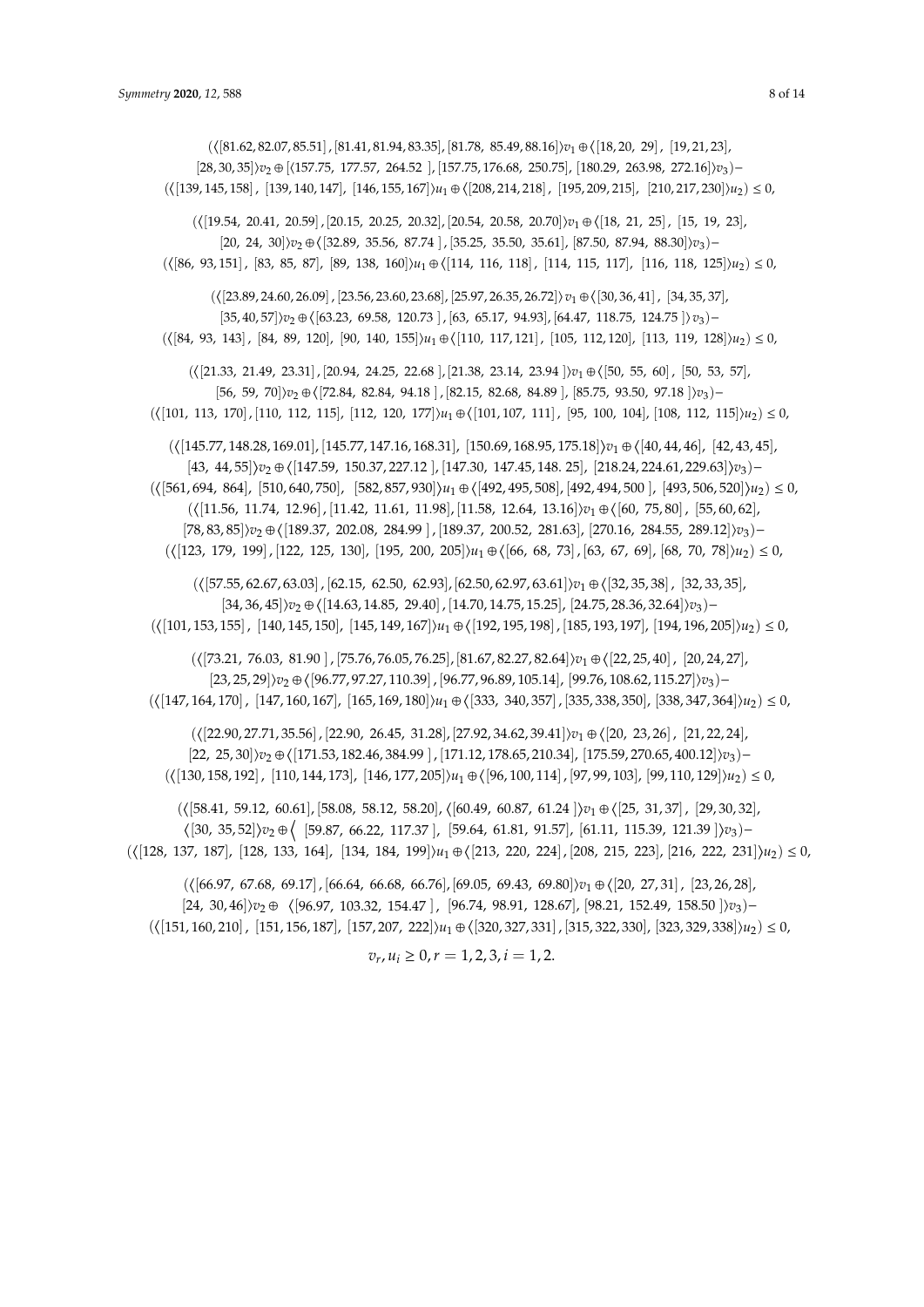<span id="page-8-0"></span>

| <b>DMU</b>     | Outputs 1<br>Days of Hospitalization<br>(in Thousands) | Outputs 2<br>Patient Satisfaction (%) | Outputs 3<br><b>Number of Outpatients</b><br>(in Thousands) |
|----------------|--------------------------------------------------------|---------------------------------------|-------------------------------------------------------------|
| $\mathbf{1}$   | $\langle$ [121.13, 139.24, 140.04],                    | $\langle 38, 41, 45 \rangle$ ,        | $\langle$ [104.23, 114.04, 278.51],                         |
|                | 138.64, 139.14, 139.81                                 | 38, 40, 43                            | 102.37, 109.15, 235.72 ,                                    |
|                | $ 139.14, 140.02, 141.17 \rangle$                      | $ 41, 44, 49\rangle$                  | (104.81, 275.25, 279.88)                                    |
| $\overline{2}$ | $\langle 31.54, 34.93, 38.89 \rangle$ ,                | $\langle 40, 44, 47 \rangle$ ,        | $\langle 34.54, 36.98, 54.82 \rangle$                       |
|                | $\langle$ [31.54, 34.15, 38.27],                       | $[35, 42, 45]$ ,                      | 36.45, 36.80, 41.57                                         |
|                | $\langle$ [34.86, 38.15, 39.83])                       | $ 41, 46, 50 \rangle$                 | $\vert 47.61, 54.25, 55.35 \vert$                           |
| 3              | $\langle [81.62, 82.07, 85.51],$                       | $\langle [18, 20, 29],$               | $\langle$ [157.75, 177.57, 264.52],                         |
|                | 81.41, 81.94, 83.35                                    | $[19, 21, 23]$ ,                      | $[157.75, 176.68, 250.75]$ ,                                |
|                | [81.78, 85.49, 88.16]                                  | [28, 30, 35]                          | $\vert 180.29, 263.98, 272.16 \vert$                        |
| 4              | $\langle$ [19.54, 20.41, 20.59],                       | $\langle$ [18, 21, 25],               | $(32.89, 35.56, 87.74)$ ,                                   |
|                | 20.15, 20.25, 20.32                                    | $[15, 19, 23]$ ,                      | 35.25, 35.50, 35.61                                         |
|                | $ 20.54, 20.58, 20.70 \rangle$                         | $ 20, 24, 30 \rangle$                 | [87.50, 87.94, 88.30]                                       |
| 5              | $\langle$ [23.89, 24.60, 26.09],                       | $\langle 30, 36, 41 \rangle$          | $\langle$ [63.23, 69.58, 120.73],                           |
|                | [23.56, 23.60, 23.68]                                  | $[34, 35, 37]$ ,                      | $[63, 65.17, 94.93]$ ,                                      |
|                | 25.97, 26.35, 26.72                                    | [35, 40, 57]                          | [64.47, 118.75, 124.75]                                     |
| 6              | $\langle$ [21.33, 21.49, 23.31],                       | $\langle 50, 55, 60 \rangle$ ,        | $\langle$ [72.84, 82.84, 94.18],                            |
|                | $[20.94, 24.25, 22.68]$ ,                              | $[50, 53, 57]$ ,                      | $[82.15, 82.68, 84.89]$ ,                                   |
|                | [21.38, 23.14, 23.94]                                  | [56, 59, 70]                          | [85.75, 93.50, 97.18]                                       |
| 7              | $\langle$ [145.77, 148.28, 169.01],                    | $\langle [40, 44, 46],$               | $\langle$ [147.59, 150.37, 227.12],                         |
|                | [145.77, 147.16, 168.31],                              | $[42, 43, 45]$ ,                      | [147.30, 147.45, 148.25],                                   |
|                | [150.69, 168.95, 175.18]                               | [43, 44, 55]                          | [218.24, 224.61, 229.63]                                    |
| 8              | $\langle$  11.56, 11.74, 12.96 ,                       | $\langle [60, 75, 80],$               | $\langle$ [189.37, 202.08, 284.99],                         |
|                | 11.42, 11.61, 11.98                                    | $[55, 60, 62]$ ,                      | $[189.37, 200.52, 281.63]$ ,                                |
|                | $ 11.58, 12.64, 13.16 \rangle$                         | $ 78, 83, 85 \rangle$                 | [270.16, 284.55, 289.12]                                    |
| 9              | $\langle 57.55, 62.67, 63.03 \rangle$                  | $\langle 32, 35, 38 \rangle$ ,        | $\langle$  14.63, 14.85, 29.40  ,                           |
|                | $[62.15, 62.50, 62.93]$ ,                              | 32, 33, 35                            | [14.70, 14.75, 15.25]                                       |
|                | [62.50, 62.97, 63.61]                                  | [34, 36, 45]                          | $\vert 24.75, 28.36, 32.64 \vert \rangle$                   |
| 10             | $\langle$ [73.21, 76.03, 81.90],                       | $\langle [22, 25, 40]$ ,              | $\langle$ [96.77, 97.27, 110.39],                           |
|                | 75.76, 76.05, 76.25                                    | $ 20, 24, 27 $ ,                      | 96.77, 96.89, 105.14                                        |
|                | $ 81.67, 82.27, 82.64 \rangle$                         | [23, 25, 29]                          | [99.76, 108.62, 115.27]                                     |
| 11             | ( 22.90, 27.71, 35.56   ,                              | $\langle 20, 23, 26 \rangle$          | $\langle$ [171.53, 182.46, 384.99],                         |
|                | [22.90, 26.45, 31.28]                                  | $ 21, 22, 24 $ ,                      | 171.12, 178.65, 210.34 ,                                    |
|                | [27.92, 34.62, 39.41]                                  | [22, 25, 30]                          | [175.59, 270.65, 400.12]                                    |
| 12             | $\langle 58.41, 59.12, 60.61 \rangle$                  | $\langle 25, 31, 37 \rangle$          | $\langle$ [59.87, 66.22, 117.37],                           |
|                | 58.08, 58.12, 58.20                                    | $[29, 30, 32]$ ,                      | 59.64, 61.81, 91.57                                         |
|                | $\vert 60.49, 60.87, 61.24 \vert$                      | [30, 35, 52]                          | [61.11, 115.39, 121.39]                                     |
| 13             | $\langle$ [66.97, 67.68, 69.17],                       | $\langle 20, 27, 31 \rangle$          | [96.97, 103.32, 154.47]                                     |
|                | $[66.64, 66.68, 66.76]$ ,                              | 23, 26, 28                            | [96.74, 98.91, 128.67]                                      |
|                | [69.05, 69.43, 69.80]                                  | [24, 30, 46]                          | $\langle$ [98.21, 152.49, 158.50])                          |

**Table 2.** Output information of the nominee hospitals.

Finally, based on Definition 4, we convert the above model to the following model:

*max*  $\widetilde{\theta}_1 \approx 138.0608v_1 + 42v_2 + 175.2v_3$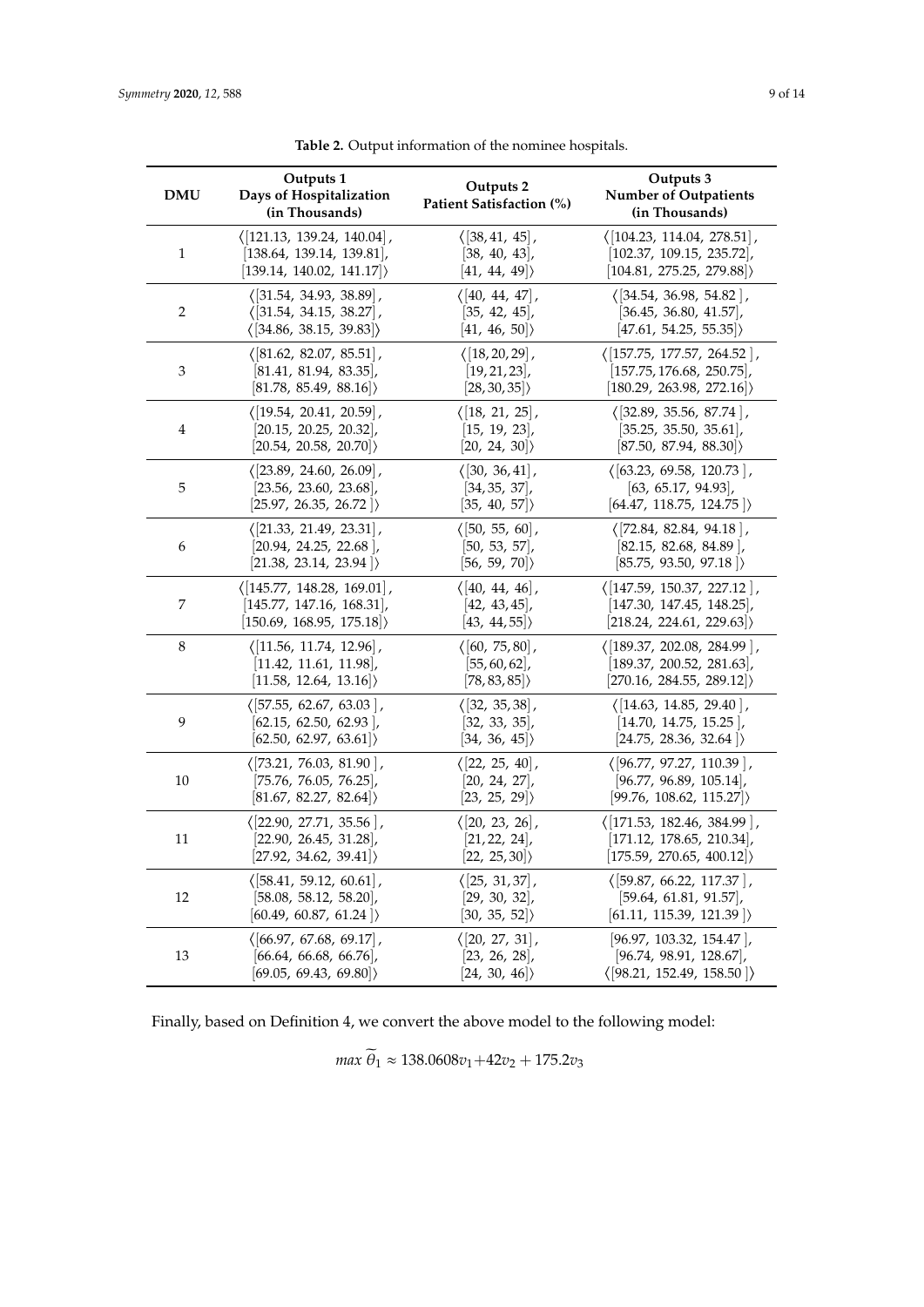*s.t:*

$$
529.8333u_1 + 529.5833u_2 = 1,
$$
  
\n
$$
138.0608v_1 + 42v_2 + 175.2v_3 - 529.8333u_1 - 529.5833u_2 \le 0,
$$
  
\n
$$
35.7792v_1 + 43.5v_2 + 43.8667v_3 - 146.9167u_1 - 182.0833u_2 \le 0,
$$
  
\n
$$
83.4025v_1 + 24.5v_2 + 209.9733v_3 - 148u_1 - 213u_2 \le 0,
$$
  
\n
$$
20.36v_1 + 21.5833v_2 + 57.1075v_3 - 104.3333u_1 - 116.8333u_2 \le 0,
$$
  
\n
$$
24.9175v_1 + 38v_2 + 86.5092v_3 - 110u_1 - 116.0833u_2 \le 0,
$$
  
\n
$$
22.6117v_1 + 56.4167v_2 + 86.2525v_3 - 122.9167u_1 - 106u_2 \le 0,
$$
  
\n
$$
156.9592v_1 + 44.4167v_2 + 180.2492v_3 - 714.9167u_1 - 499.5833u_2 \le 0,
$$
  
\n
$$
12.0533v_1 + 71.3333v_2 + 239.9117v_3 - 165.1667u_1 - 68.9167u_2 \le 0,
$$
  
\n
$$
62.3375v_1 + 35.3333v_2 + 20.6075v_3 - 146u_1 - 194.9167u_2 \le 0,
$$
  
\n
$$
62.3375v_1 + 35.3333v_2 + 20.6075v_3 - 146u_1 - 194.9167u_2 \le 0,
$$
  
\n
$$
62.337
$$

After computations with Lingo, we obtained  $\theta_1^*$  $i_1^* = 0.6673$  for *DMU*<sub>1</sub>. Similarly, for the other DMUs, we reported the results in Table [3.](#page-9-0) From these results, we can see that DMUs 3, 6, 8, and 11 are efficient and others are inefficient.

<span id="page-9-0"></span>**Table 3.** The efficiencies of the decision-making units (DMUs) by the triangular single-valued neutrosophic number-Charnes, Cooper, and Rhodes (TSVNN-CCR) model.

| <b>DMUs</b> | <b>EFFICIENCY</b> | Ranking |
|-------------|-------------------|---------|
| 1           | 0.6673            | 9       |
| 2           | 0.8057            | 6       |
| 3           | 1.00              | 1       |
| 4           | 0.5950            | 10      |
| 5           | 0.8754            | 4       |
| 6           | 1.00              | 1       |
| 7           | 0.7024            | 7       |
| 8           | 1.00              | 1       |
| 9           | 0.9116            | 2       |
| 10          | 0.8751            | 3       |
| 11          | 1.00              | 1       |
| 12          | 0.8536            | 5       |
| 13          | 0.7587            | 8       |

To authenticate the suggested efficiencies, these efficiencies were compared with the efficiencies obtained by the crisp CCR (Model (6)), and are given in Figure [1.](#page-10-1) In this figure, the efficiencies of DMUs are found to be smaller for TSVNN-CCR compared to crisp CCR.

It is interesting that DMU 12 is efficient in crisp DEA, but it is inefficient with an efficiency score of 0.8536 using TSVNN-CCR. Therefore, TSVNN-CCR is more realistic than crisp CCR. In addition, crisp CCR and TSVNN-CCR may give the same efficiencies for certain data. However, the crisp CCR model does not deal with the uncertain, indeterminate, and incongruous information. Therefore, TSVNN-CCR is more realistic than crisp CCR.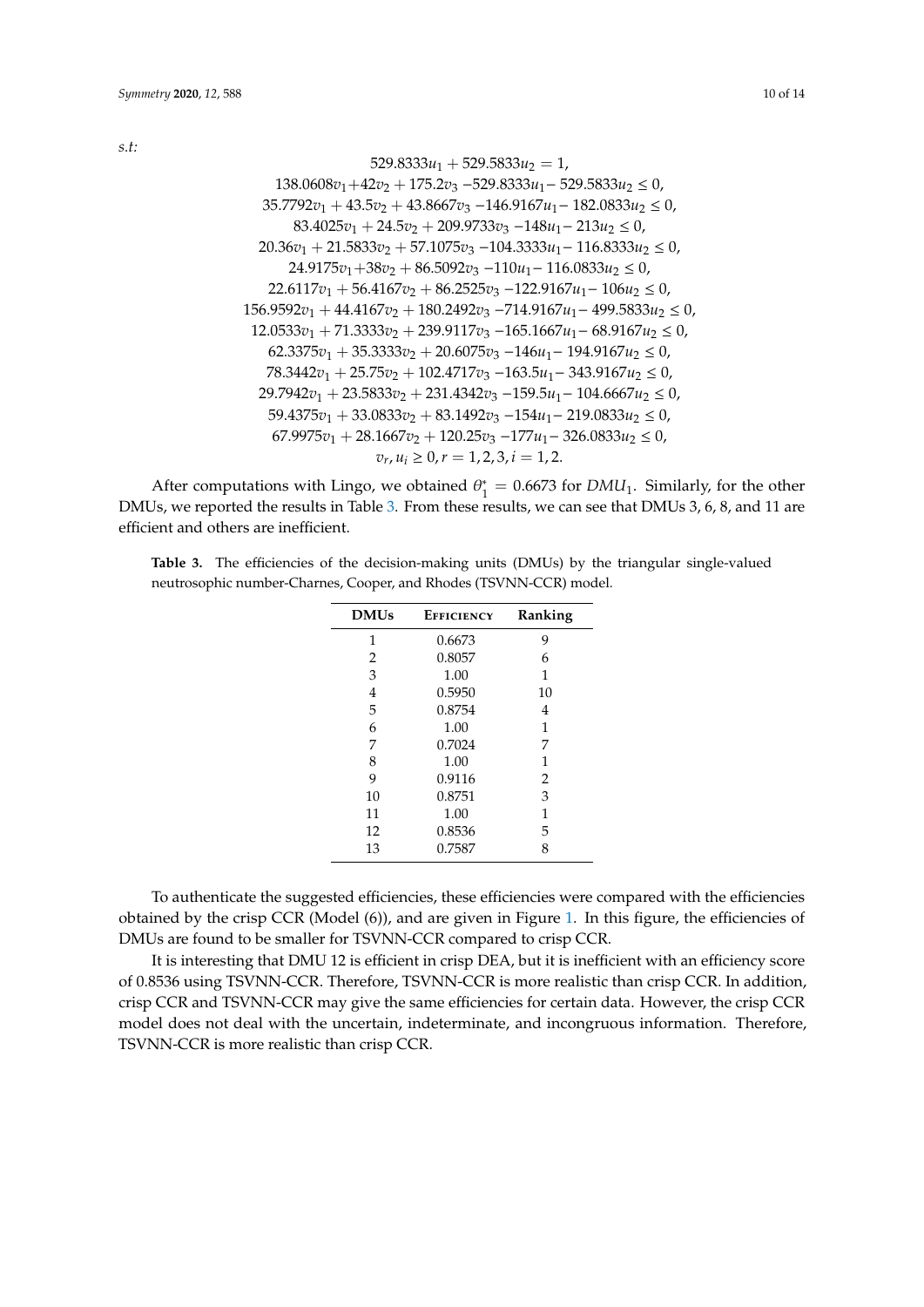<span id="page-10-1"></span>

**Figure 1.** Comparison of suggested and crisp models. **Figure 1.** Comparison of suggested and crisp models.

#### <span id="page-10-0"></span> $\blacksquare$ It is that DMU 12 is efficient in crisis DEA, but it is integrated with an efficient with an efficient with an efficient with an effect of  $\blacksquare$ **6. Conclusions and Future Work**

In this paper, a new approach for data envelopment analysis was proposed in that indeterminacy, uncertainty, vagueness, inconsistent, and incompleteness of data were shown by neutrosophic sets. Furthermore, the sorting of DMUs in DEA has been presented, and using a de-neutrosophication technique, a ranking order has been extracted. The efficiency scores of the proposed model have a the proposed model was examined in a real-world case study of 13 hospitals of TUMS. The new model is appropriate in situations where some inputs or outputs do not have an exact quantitative model is appropriate in situations where some inputs or outputs do not have an exact quantitative value, and the proposed approach has produced promising results from computing efficiency and value. neutrosophic sets. Furthermore, the sorting of DMUs in DeA has been presented, and using a desimilar meaning and interpretation with the conventional CCR model. Finally, the application of performance aspects.

The proposed study had some barriers: first, the indeterminacy, uncertainty, and ambiguity in the present report was limited to triangular single-valued neutrosophic numbers, but the other forms of NSs such as bipolar NSs and interval-valued neutrosophic numbers can also be used to 13 km in a realindicate variables characterizing the neutrosophic core in global problems. Second, the presented in the not outputs do not presented model was investigated under a constant returns-to-scale (CRS), but the suggested method can also be<br>which is the summer when we have a constant returns-to-scale (CRS), but the suggested method can also be computing efficiency and performance aspects. extended under a VRS assumption, so we plan to extend this model to the VRS. Moreover, although the arithmetic operations, model, and results presented here demonstrate the effectiveness of our<br>the distribution in the line of the contract of the distribution in the line of the line of the line the present report was limited to triangular single-valued neutrosophic numbers, but the other forms methodology, it could also be considered in other types of DEA models such as network DEA and its applications to banks, supplier selection, tax offices, police stations, schools, and universities. While developing data envelopment analysis, models based on bipolar and interval-valued neutrosophic<br>developing data is another area for further studies. As for future research, we intend to study these problems.

Author Contributions: The authors contributed equally to writing this article. All authors have read and agreed to the published version of the manuscript.

Funding: This work was supported by Quzhou University.

**Conflicts of Interest:** The authors declare no conflicts of interest.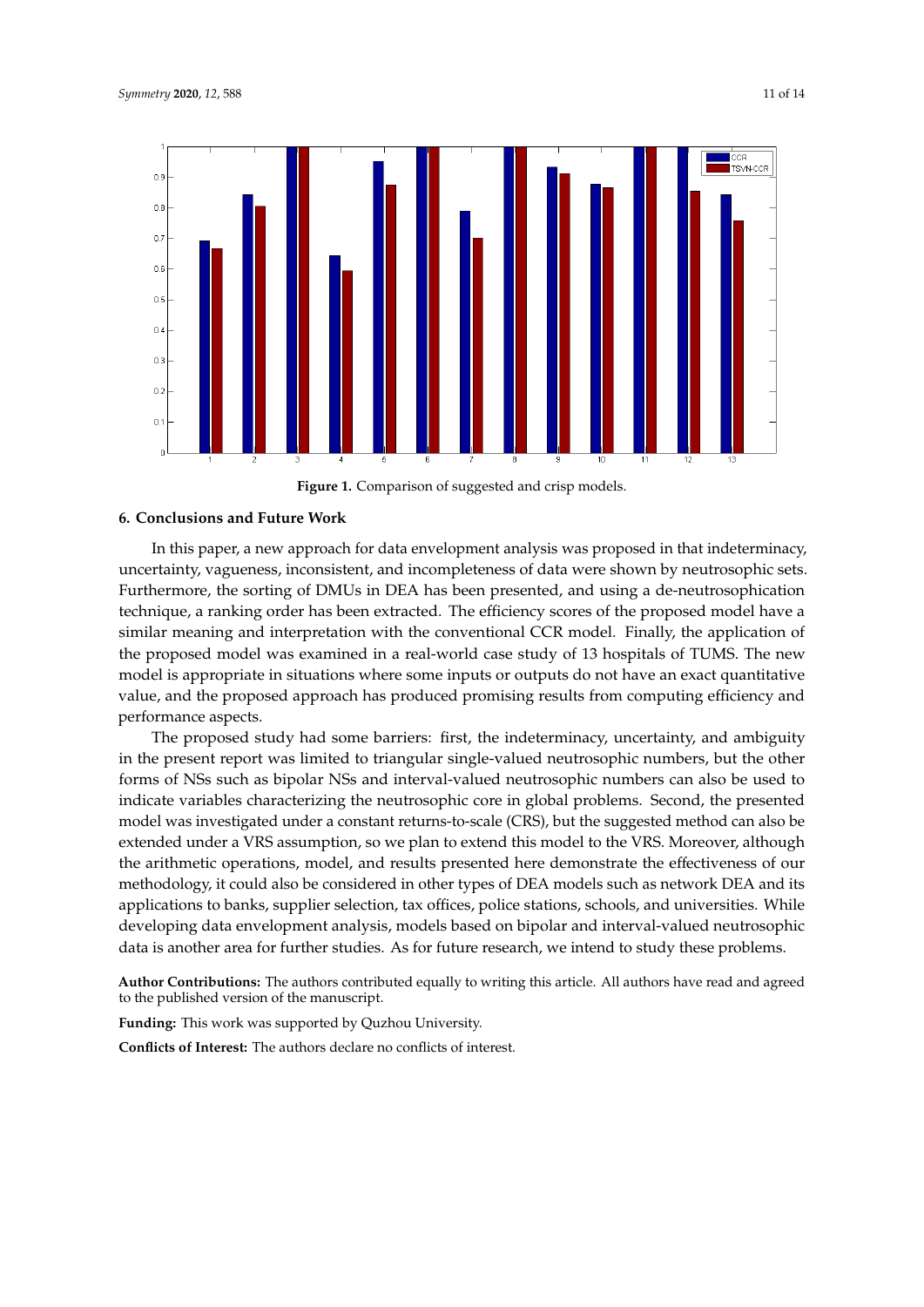#### **Abbreviations: List of Acronyms**

| <b>DEA</b>   | Data Envelopment Analysis                    |
|--------------|----------------------------------------------|
| <b>DMU</b>   | Decision-Making Units                        |
| CCR model    | Charnes, Cooper, Rhodes model                |
| BCC model    | Banker, Charnes, Cooper model                |
| <b>CRS</b>   | Constant Returns-to-Scale                    |
| <b>VRS</b>   | Variable Returns-to-Scale                    |
| AHP          | <b>Analytic Hierarchy Process</b>            |
| <b>TUMS</b>  | Tehran University of Medical Sciences        |
| FS.          | <b>Fuzzy Set</b>                             |
| IFS          | Intuitionistic Fuzzy Set                     |
| <b>NS</b>    | Neutrosophic Set                             |
| <b>SVNS</b>  | Single-Valued Neutrosophic Set               |
| <b>TSVNN</b> | Triangular Single-Valued Neutrosophic number |

### **References**

- <span id="page-11-0"></span>1. Charnes, A.; Cooper, W.W.; Rhodes, E. Measuring the efficiency of decision making units. *Eur. J. Oper. Res.* **1978**, *2*, 429–444. [\[CrossRef\]](http://dx.doi.org/10.1016/0377-2217(78)90138-8)
- <span id="page-11-1"></span>2. Farrell, M.J. The measurement of productive efficiency. *J. R. Stat. Soc.* **1957**, *120*, 253–290. [\[CrossRef\]](http://dx.doi.org/10.2307/2343100)
- <span id="page-11-2"></span>3. Banker, R.D.; Charnes, A.; Cooper, W.W. Some models for estimating technical and scale inefficiencies in data envelopment analysis. *Manag. Sci.* **1984**, *30*, 1078–1092. [\[CrossRef\]](http://dx.doi.org/10.1287/mnsc.30.9.1078)
- <span id="page-11-3"></span>4. Sahoo, B.K.; Tone, K. Decomposing capacity utilization in data envelopment analysis: An application to banks in India. *Eur. J. Oper. Res.* **2009**, *195*, 575–594. [\[CrossRef\]](http://dx.doi.org/10.1016/j.ejor.2008.02.017)
- 5. Lee, Y.J.; Joo, S.J.; Park, H.G. An application of data envelopment analysis for Korean banks with negative data. *Benchmarking Int. J.* **2017**, *24*, 1052–1067. [\[CrossRef\]](http://dx.doi.org/10.1108/BIJ-02-2016-0023)
- 6. Jiang, H.; He, Y. Applying Data Envelopment Analysis in Measuring the Efficiency of Chinese Listed Banks in the Context of Macroprudential Framework. *Mathematics* **2018**, *6*, 184. [\[CrossRef\]](http://dx.doi.org/10.3390/math6100184)
- 7. Karasakal, E.; Aker, P. A multicriteria sorting approach based on data envelopment analysis for R&D project selection problem. *Omega* **2017**, *73*, 79–92.
- 8. Lacko, R.; Hajduová, Z.; Gábor, V. Data Envelopment Analysis of Selected Specialized Health Centres and Possibilities of its Application in the Terms of Slovak Republic Health Care System. *J. Health Manag.* **2017**, *19*, 144–158. [\[CrossRef\]](http://dx.doi.org/10.1177/0972063416682634)
- 9. Ertay, T.; Ruan, D.; Tuzkaya, U.R. Integrating data envelopment analysis and analytic hierarchy for the facility layout design in manufacturing systems. *Inf. Sci.* **2006**, *176*, 237–262. [\[CrossRef\]](http://dx.doi.org/10.1016/j.ins.2004.12.001)
- 10. Düzakın, E.; Düzakın, H. Measuring the performance of manufacturing firms with super slacks based model of data envelopment analysis: An application of 500 major industrial enterprises in Turkey. *Eur. J. Oper. Res.* **2007**, *182*, 1412–1432. [\[CrossRef\]](http://dx.doi.org/10.1016/j.ejor.2006.09.036)
- 11. Jahanshahloo, G.R.; Lotfi, F.H.; Valami, H.B. Malmquist productivity index with interval and fuzzy data, an application of Data envelopment analysis. *Int. Math. Forum* **2006**, *1*, 1607–1623. [\[CrossRef\]](http://dx.doi.org/10.12988/imf.2006.06138)
- 12. Shafiee, M.; Lotfi, F.H.; Saleh, H. Supply chain performance evaluation with data envelopment analysis and balanced scorecard approach. *Appl. Math. Model.* **2014**, *38*, 5092–5112. [\[CrossRef\]](http://dx.doi.org/10.1016/j.apm.2014.03.023)
- 13. Soheilirad, S.; Govindan, K.; Mardani, A.; Zavadskas, E.K.; Nilashi, M.; Zakuan, N. Application of data envelopment analysis models in supply chain management: A systematic review and meta-analysis. *Ann. Oper. Res.* **2018**, *271*, 915–969. [\[CrossRef\]](http://dx.doi.org/10.1007/s10479-017-2605-1)
- <span id="page-11-4"></span>14. Krmac, E.; Djordjević, B. A New DEA Model for Evaluation of Supply Chains: A Case of Selection and Evaluation of Environmental Efficiency of Suppliers. *Symmetry* **2019**, *11*, 565. [\[CrossRef\]](http://dx.doi.org/10.3390/sym11040565)
- <span id="page-11-5"></span>15. Zadeh, L.A. Fuzzy sets. *Inf. Control* **1965**, *8*, 338–353. [\[CrossRef\]](http://dx.doi.org/10.1016/S0019-9958(65)90241-X)
- <span id="page-11-6"></span>16. Hsu, T.; Tsai, Y.; Wu, H. The preference analysis for tourist choice of destination: A case study of Taiwan. *Tour. Manag.* **2009**, *30*, 288–297. [\[CrossRef\]](http://dx.doi.org/10.1016/j.tourman.2008.07.011)
- 17. Finol, J.; Guo, Y.K.; Jing, X.D. A rule based fuzzy model for the prediction of petrophysical rock parameters. *J. Pet. Sci. Eng.* **2001**, *29*, 97–113. [\[CrossRef\]](http://dx.doi.org/10.1016/S0920-4105(00)00096-6)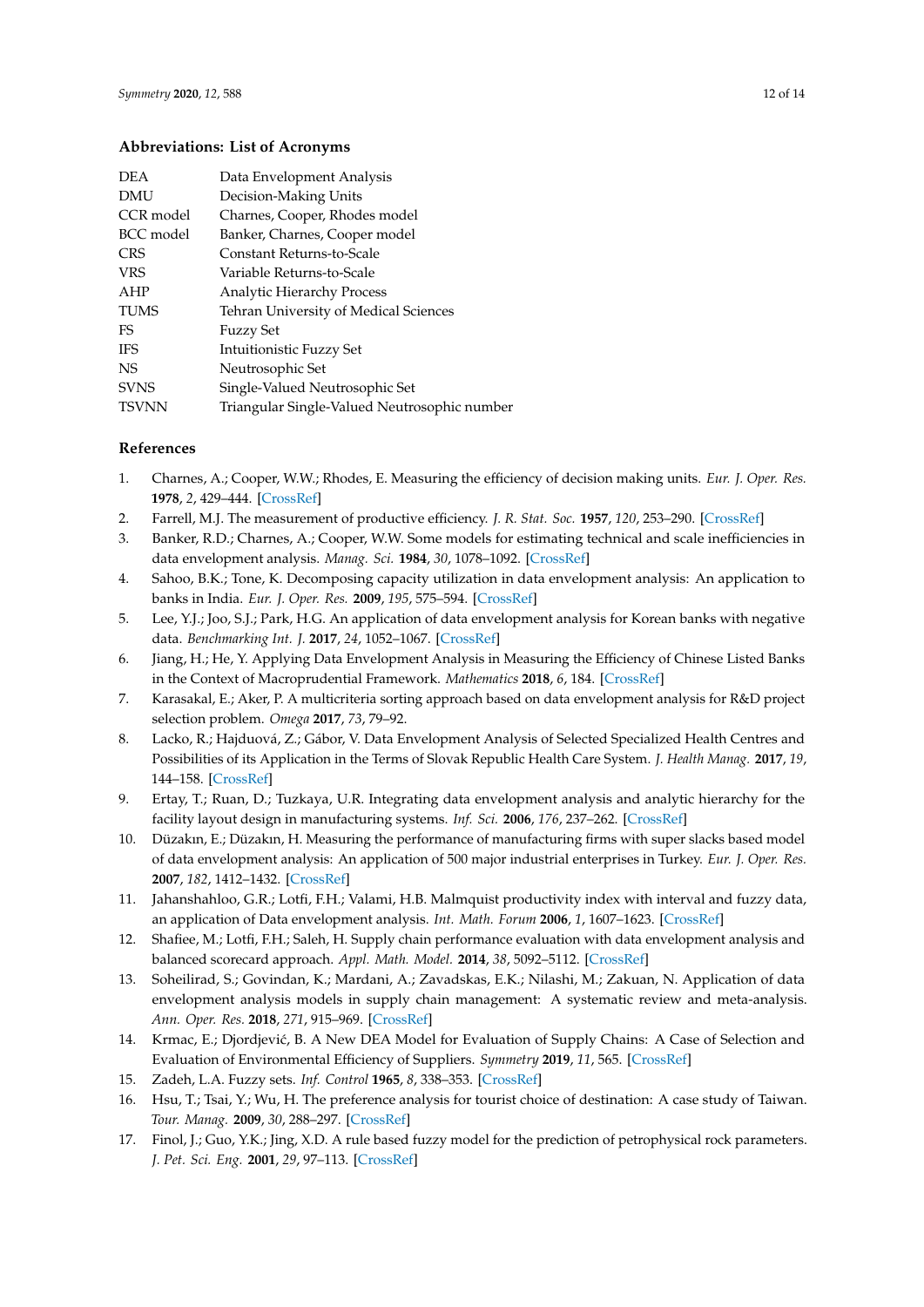- 18. Najafi, H.S.; Edalatpanah, S.A. An improved model for iterative algorithms in fuzzy linear systems. *Comput. Math. Modeling* **2013**, *24*, 443–451. [\[CrossRef\]](http://dx.doi.org/10.1007/s10598-013-9189-7)
- 19. Hosseinzadeh, A.; Edalatpanah, S.A. A new approach for solving fully fuzzy linear programming by using the lexicography method. *Adv. Fuzzy Syst.* **2016**. [\[CrossRef\]](http://dx.doi.org/10.1155/2016/1538496)
- <span id="page-12-0"></span>20. Das, S.K.; Edalatpanah, S.A.; Mandal, T. A proposed model for solving fuzzy linear fractional programming problem: Numerical Point of View. *J. Comput. Sci.* **2018**, *25*, 367–375. [\[CrossRef\]](http://dx.doi.org/10.1016/j.jocs.2017.12.004)
- <span id="page-12-1"></span>21. Hatami-Marbini, A.; Emrouznejad, A.; Tavana, M. A taxonomy and review of the fuzzy data envelopment analysis literature: Two decades in the making. *Eur. J. Oper. Res.* **2011**, *214*, 457–472. [\[CrossRef\]](http://dx.doi.org/10.1016/j.ejor.2011.02.001)
- 22. Emrouznejad, A.; Tavana, M.; Hatami-Marbini, A. The state of the art in fuzzy data envelopment analysis. In *Performance Measurement with Fuzzy Data Envelopment Analysis*; Springer: Berlin/Heidelberg, Germany, 2014; pp. 1–45.
- 23. Emrouznejad, A.; Yang, G.L. A survey and analysis of the first 40 years of scholarly literature in DEA: 1978–2016. *Socio-Econ. Plan. Sci.* **2018**, *61*, 4–8. [\[CrossRef\]](http://dx.doi.org/10.1016/j.seps.2017.01.008)
- 24. Yen, B.T.; Chiou, Y.C. Dynamic fuzzy data envelopment analysis models: Case of bus transport performance assessment. *RAIRO-Oper. Res.* **2019**, *53*, 991–1005. [\[CrossRef\]](http://dx.doi.org/10.1051/ro/2017064)
- <span id="page-12-2"></span>25. Lotfi, F.H.; Ebrahimnejad, A.; Vaez-Ghasemi, M.; Moghaddas, Z. *Data Envelopment Analysis with R*; Springer: Cham, Switzerland, 2020.
- <span id="page-12-4"></span><span id="page-12-3"></span>26. Atanassov, K.T. Intuitionistic fuzzy sets. *Fuzzy Sets Syst.* **1986**, *20*, 87–96. [\[CrossRef\]](http://dx.doi.org/10.1016/S0165-0114(86)80034-3)
- 27. Rouyendegh, B.D. The DEA and intuitionistic fuzzy TOPSIS approach to departments' performances: A pilot study. *J. Appl. Math.* **2011**, 1–16. [\[CrossRef\]](http://dx.doi.org/10.1155/2011/712194)
- 28. Puri, J.; Yadav, S.P. Intuitionistic fuzzy data envelopment analysis: An application to the banking sector in India. *Expert Syst. Appl.* **2015**, *42*, 4982–4998. [\[CrossRef\]](http://dx.doi.org/10.1016/j.eswa.2015.02.014)
- 29. Edalatpanah, S.A. A data envelopment analysis model with triangular intuitionistic fuzzy numbers. *Int. J. Data Envel. Anal.* **2019**, *7*, 47–58.
- <span id="page-12-5"></span>30. Arya, A.; Yadav, S.P. Development of intuitionistic fuzzy data envelopment analysis models and intuitionistic fuzzy input–output targets. *Soft Comput.* **2019**, *23*, 8975–8993. [\[CrossRef\]](http://dx.doi.org/10.1007/s00500-018-3504-3)
- <span id="page-12-6"></span>31. Smarandache, F. *A Unifying Field in Logics. Neutrosophy: Neutrosophic Probability, Set and Logic*; American Research Press: Rehoboth, MA, USA, 1999.
- <span id="page-12-7"></span>32. Smarandache, F. A unifying field in logics: Neutrosophic logic. In *Neutrosophy, Neutrosophic Set, Neutrosophic Probability and Statistics*, 3rd ed.; American Research Press: Rehoboth, MA, USA, 2003.
- <span id="page-12-8"></span>33. Broumi, S.; Smarandache, F. Correlation coefficient of interval neutrosophic set. *Appl. Mech. Mater.* **2013**, *436*, 511–517. [\[CrossRef\]](http://dx.doi.org/10.4028/www.scientific.net/AMM.436.511)
- <span id="page-12-9"></span>34. Ye, J. Similarity measures between interval neutrosophic sets and their applications in multicriteria decision-making. *J. Intell. Fuzzy Syst.* **2014**, *26*, 165–172. [\[CrossRef\]](http://dx.doi.org/10.3233/IFS-120724)
- <span id="page-12-10"></span>35. Broumi, S.; Smarandache, F.; Talea, M.; Bakali, A. An introduction to bipolar single valued neutrosophic graph theory. *Appl. Mech. Mater.* **2016**, *841*, 184–191. [\[CrossRef\]](http://dx.doi.org/10.4028/www.scientific.net/AMM.841.184)
- <span id="page-12-11"></span>36. Wang, L.; Zhang, H.Y.; Wang, J.Q. Frank Choquet Bonferroni mean operators of bipolar neutrosophic sets and their application to multi-criteria decision-making problems. *Int. J. Fuzzy Syst.* **2018**, *20*, 13–28. [\[CrossRef\]](http://dx.doi.org/10.1007/s40815-017-0373-3)
- <span id="page-12-12"></span>37. Ye, J. Multicriteria decision-making method using the correlation coefficient under single-valued neutrosophic environment. *Int. J. Gen. Syst.* **2013**, *42*, 386–394. [\[CrossRef\]](http://dx.doi.org/10.1080/03081079.2012.761609)
- <span id="page-12-16"></span>38. Chakraborty, A.; Mondal, S.P.; Ahmadian, A.; Senu, N.; Alam, S.; Salahshour, S. Different Forms of Triangular Neutrosophic Numbers, De-Neutrosophication Techniques, and their Applications. *Symmetry* **2018**, *10*, 327. [\[CrossRef\]](http://dx.doi.org/10.3390/sym10080327)
- <span id="page-12-13"></span>39. Garg, H. New Logarithmic operational laws and their applications to multiattribute decision making for single-valued neutrosophic numbers. *Cogn. Syst. Res.* **2018**, *52*, 931–946. [\[CrossRef\]](http://dx.doi.org/10.1016/j.cogsys.2018.09.001)
- <span id="page-12-14"></span>40. Garg, H. Linguistic single-valued neutrosophic prioritized aggregation operators and their applications to multiple-attribute group decision-making. *J. Ambient Intell. Hum. Comput.* **2018**, *9*, 1975–1997. [\[CrossRef\]](http://dx.doi.org/10.1007/s12652-018-0723-5)
- <span id="page-12-15"></span>41. Smarandache, F. *About Nonstandard Neutrosophic Logic: Answers to Imamura's "Note on the Definition of Neutrosophic Logic"*; Infinite Study: Coimbatore, India, 2019.
- 42. Garg, H. Algorithms for possibility linguistic single-valued neutrosophic decision-making based on COPRAS and aggregation operators with new information measures. *Measurement* **2019**, *138*, 278–290. [\[CrossRef\]](http://dx.doi.org/10.1016/j.measurement.2019.02.031)
- 43. Kumar, R.; Edalatpanah, S.A.; Jha, S.; Broumi, S.; Dey, A. Neutrosophic shortest path problem. *Neutrosophic Sets Syst.* **2018**, *23*, 5–15.